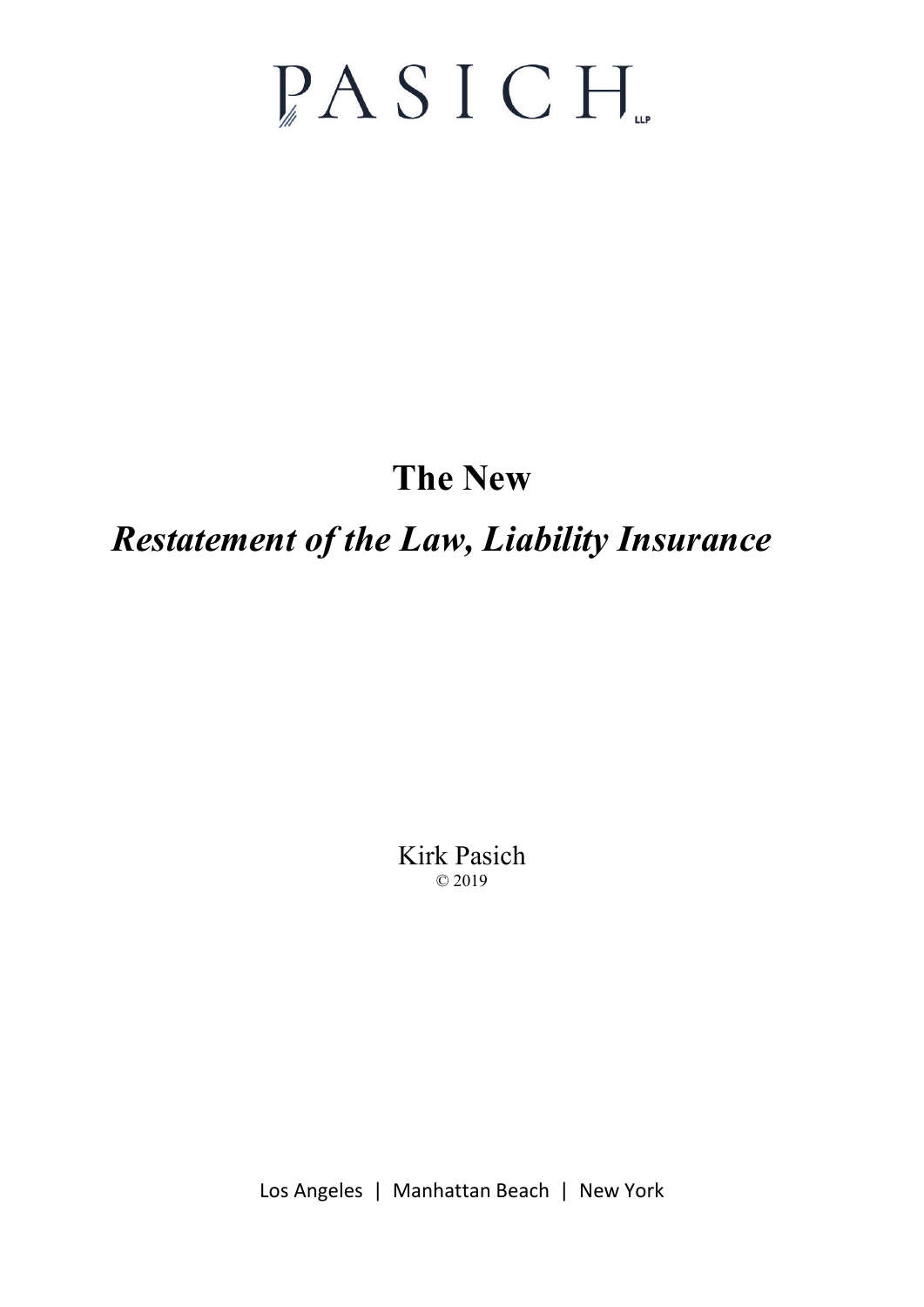# **Table of Contents**

|                                                                           | Page |
|---------------------------------------------------------------------------|------|
|                                                                           |      |
|                                                                           |      |
|                                                                           |      |
|                                                                           |      |
|                                                                           |      |
|                                                                           |      |
| 7. An Insurer's Right to Associate in the Defense of an Insured 13        |      |
|                                                                           |      |
| 9. Insurance for Liabilities Involving Intentional Conduct and Aggravated |      |
|                                                                           |      |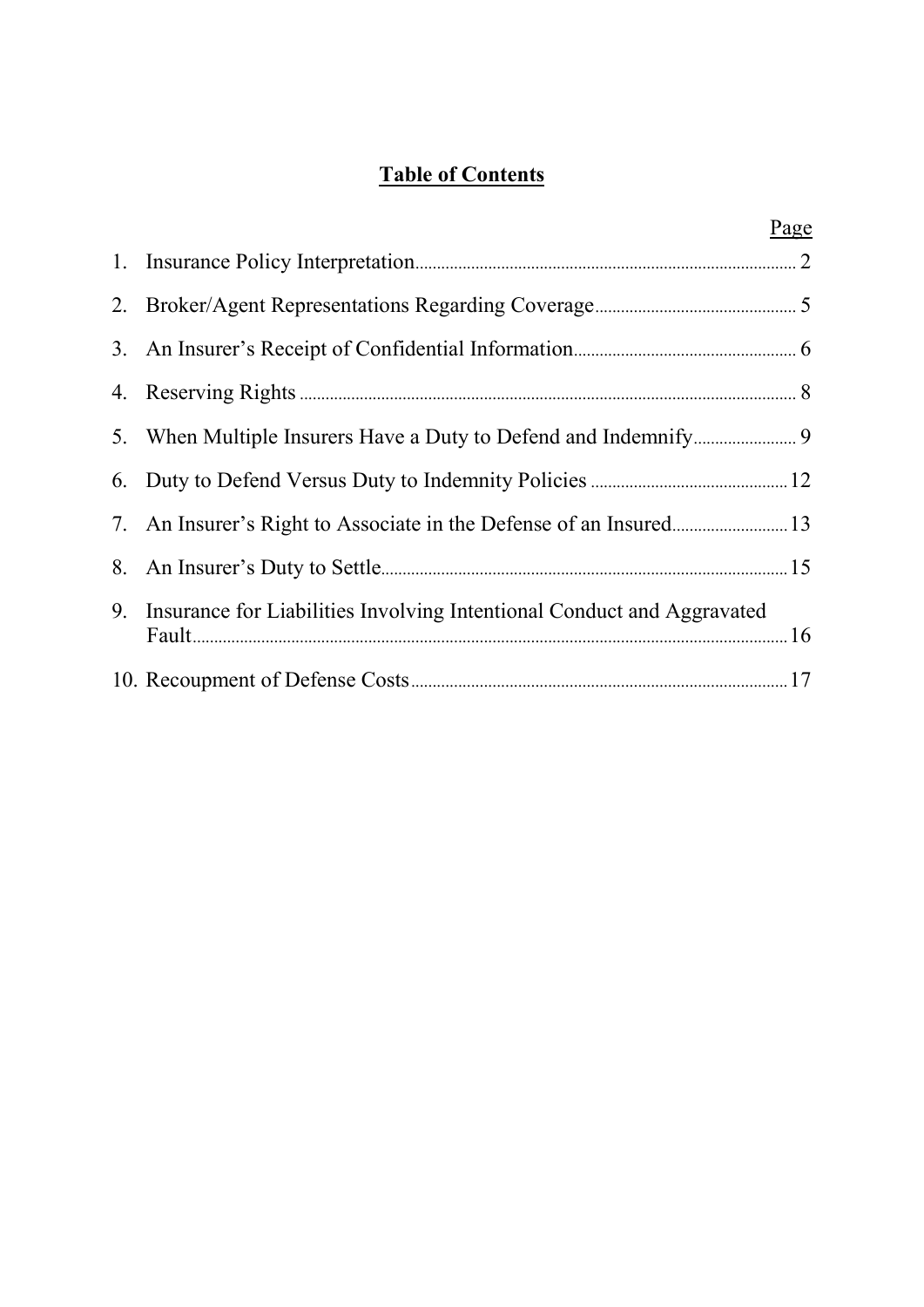# **Introduction**

The American Law Institute was founded in 1923. The Institute's members include U.S. Supreme Court justices, judges of the highest courts of most states, law school deans, professors, and private practitioners. Putting it simply, when the Institute speaks, courts and others tend to listen.

Now, for the first time in its storied history, the American Law Institute has spoken on the subject of liability insurance. It has published the *Restatement of the Law, Liability Insurance* (Revised Proposed Final Draft No. 2, Sept. 7, 2018).

According to the Institute, "Restatements are primarily addressed to courts. They aim at clear formulations of common law and its statutory elements or variations and reflect the law as it presently stands or might appropriately be stated by a court." *Id*., Restatements (Excerpt of the Revised Style Manual approved by the ALI Council in January 2015).

The purpose of this *Restatement*, like any other Restatement, is described as follows by the Institute:

> [W]hat a Restatement can do that a busy common-law judge, however, distinguished, cannot is engage the best minds in the profession over an extended period of time, with access to extensive research, testing rules against disparate fact patterns in many jurisdictions.

. . . .

It will operate to produce agreement on the fundamental principles of the common law, give precision to use of legal terms, and make the law more uniform throughout the country. Such a restatement will also effect changes in the law, *which it is proper for an organization of lawyers to promote* and which make the law better adapted to the needs of life.

#### *Id*.

The *Restatement of the Law, Liability Insurance* has been a long time coming. It has been the subject of seven Institute annual meetings and a lengthy backand-forth process involving more than 160 lawyers representing insurers, insureds, and others. As drafts were proposed and revised, there were heated debates among the various constituent groups. The drafting process produced 29 drafts presented formally in Institute meetings.

Restatements can be important and influential, particularly in jurisdictions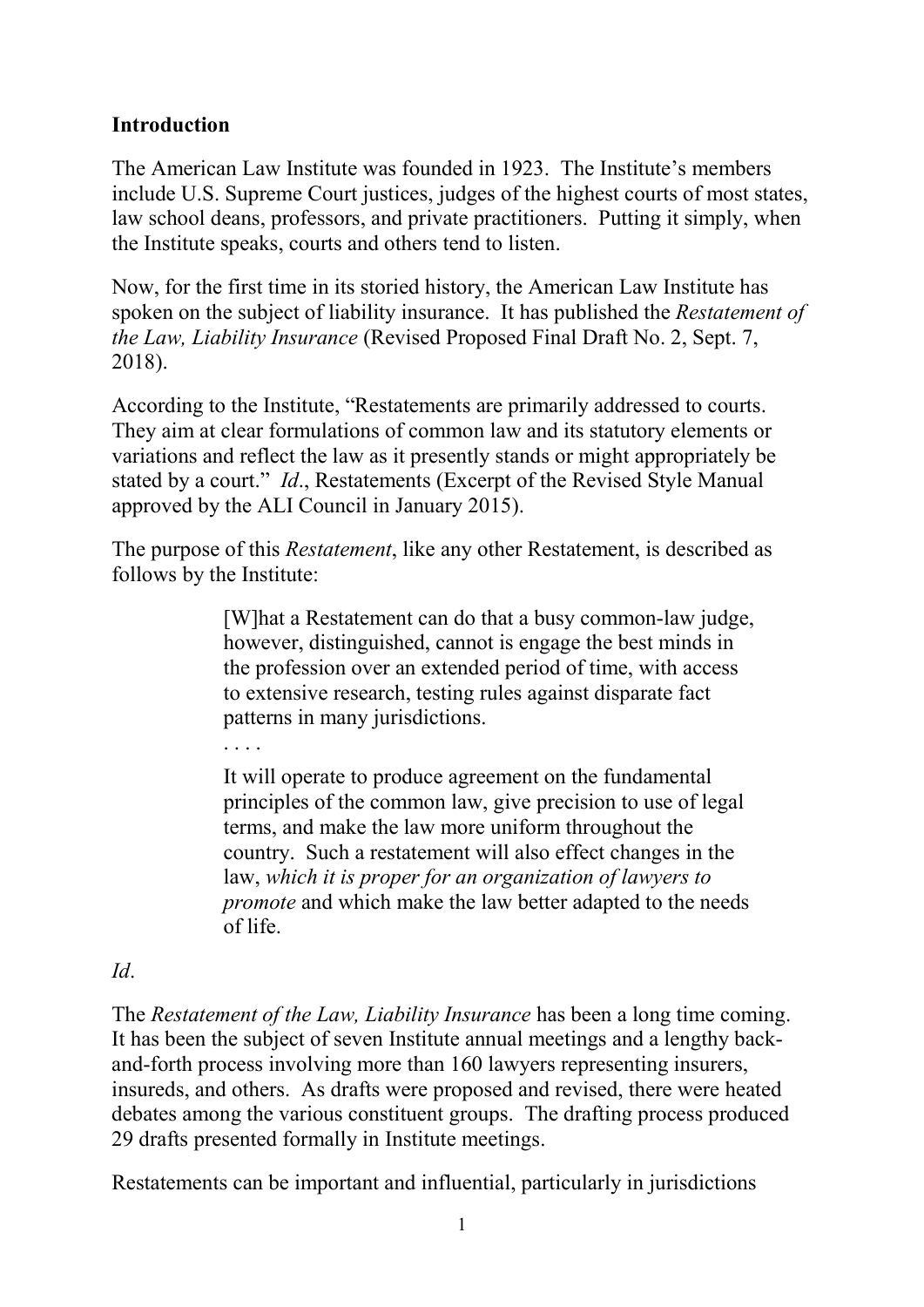where the law on a given subject is neither deep nor broad, or where a particular issue has not been addressed. Therefore, we do not expect that the *Restatement* will be a significant vehicle for a change in existing law in jurisdictions like California, New York, and Illinois, where there already exists a deep body of insurance law. But, that is not to say that it will have no effect in those states. On issues of "first impression," or issues that have not been addressed for some time, the *Restatement* may prove influential. Also, when the law of a jurisdiction varies from that suggested in the *Restatement*, advocates will use the *Restatement* to support a change in the law. And, it is likely that citations to the *Restatement* will be used to provide additional support for a point. Indeed, courts already have begun citing the *Restatement*. *See*, *e.g.*, *Endurance Am. Specialty Ins. Co. v. Bennington Group, LLC*, No. BC 535853, 2017 WL 4225945, at \*4 (Cal. Los Angeles Super. Ct. Aug. 22, 2017, quoting March 28, 2017 proposed final draft regarding "misrepresentation").

While there's a lot in the new *Restatement* that could be talked about, we focus on ten topics.

#### <span id="page-3-0"></span>**1. Insurance Policy Interpretation**

#### As the *Restatement* recognizes,

There are two main approaches to the interpretation of contracts that fid support in the common law of insurance: The contextual approach and the plain-meaning approach. Under the contextual approach, which was adopted in the Restatement Second of Contracts, courts interpret insurance policy terms in light of all the circumstances surrounding the drafting, negotiation, and performance of the insurance policy. Under the plain-meaning approach, which is typically followed in insurance law, courts interpret an insurance policy terms on the basis of its plain meaning, if it has one.

*Restatement*, § 3, Comment a.

The *Restatement* describes the plain-meaning approach as the one that is "typically followed in insurance law." The California Supreme Court has said, on multiple occasions, that the "'clear and explicit' meaning of [insurance policy and other contract] provisions, interpreted in their 'ordinary and popular sense,' unless 'used by the parties in a technical sense or a special meaning is given to them by usage,' controls judicial interpretation." *AIU Ins. Co. v. Superior Court*, 51 Cal. 3d 807, 822 (1990) (citation omitted). Notwithstanding such statements, it is generally recognized that California follows the contextual approach. *See id*., § 30, Reporter's Note a; *Bay Cities Paving & Grading, Inc.*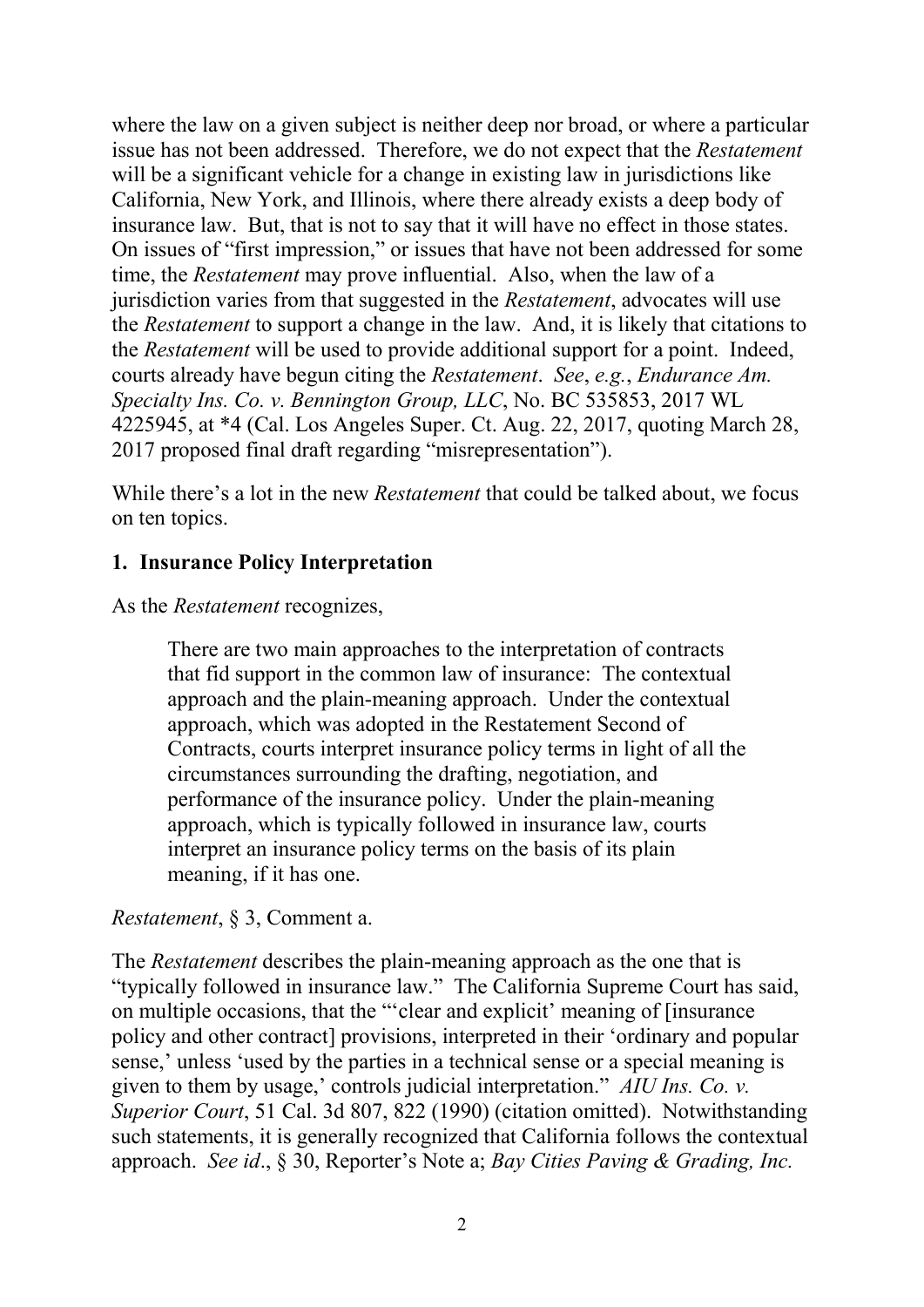*v. Lawyers' Mut. Ins. Co.*, 5 Cal. 4th 854, 867 (1993) ("'*Language in a contract* must be construed in the context of that instrument as a whole, and in the circumstance of that case.'").

The *Restatement* also comments on evidence to be considered in determining a policy's "plain meaning" that could be influential:

> Some courts that follow a plain-meaning rule also consider custom, practice, and usage when determining the plain meaning of insurance policies entered into between parties who can reasonably be expected to have transacted with knowledge of that custom, practice, or usage. When such sources of meaning can be discerned from public sources and with only limited discovery (such as through an affidavit of an expert in the trade or business, who is subject to deposition, but without the need for extensive document requests), this is the better approach. Informed insurancemarket participants conduct their business in light of custom, practice, and usage in the insurance market and in the trade or business being insured. . . . [C]ustom, practice, and usage inform the court's determination of the objective meaning of insurance policy terms in the relevant market, as distinguished from the specific or subjective intent of a particular party. . . .

Consideration of custom, practice, and usage at the plainmeaning stage does not open the door to extrinsic evidence such as drafting history, course of dealing, or precontractual negotiations. . . .

. . . There should be no need to take discovery to discern prima facie, the existence of a custom, practice, or usage. Each party should be knowledgeable of custom, practice, and usage in its own trade or business; insurers should have access to information outside of discovery regarding custom, practice, and usages in the trades or businesses that they insure; and insureds should have access outside of discovery to insurance brokers and others with knowledge of the insurance industry.

*Id.*, § 3, Comments b-c, at 18-19.

The *Restatement* also addresses how to resolve an ambiguity:

An ambiguous policy term is a term that lacks a plain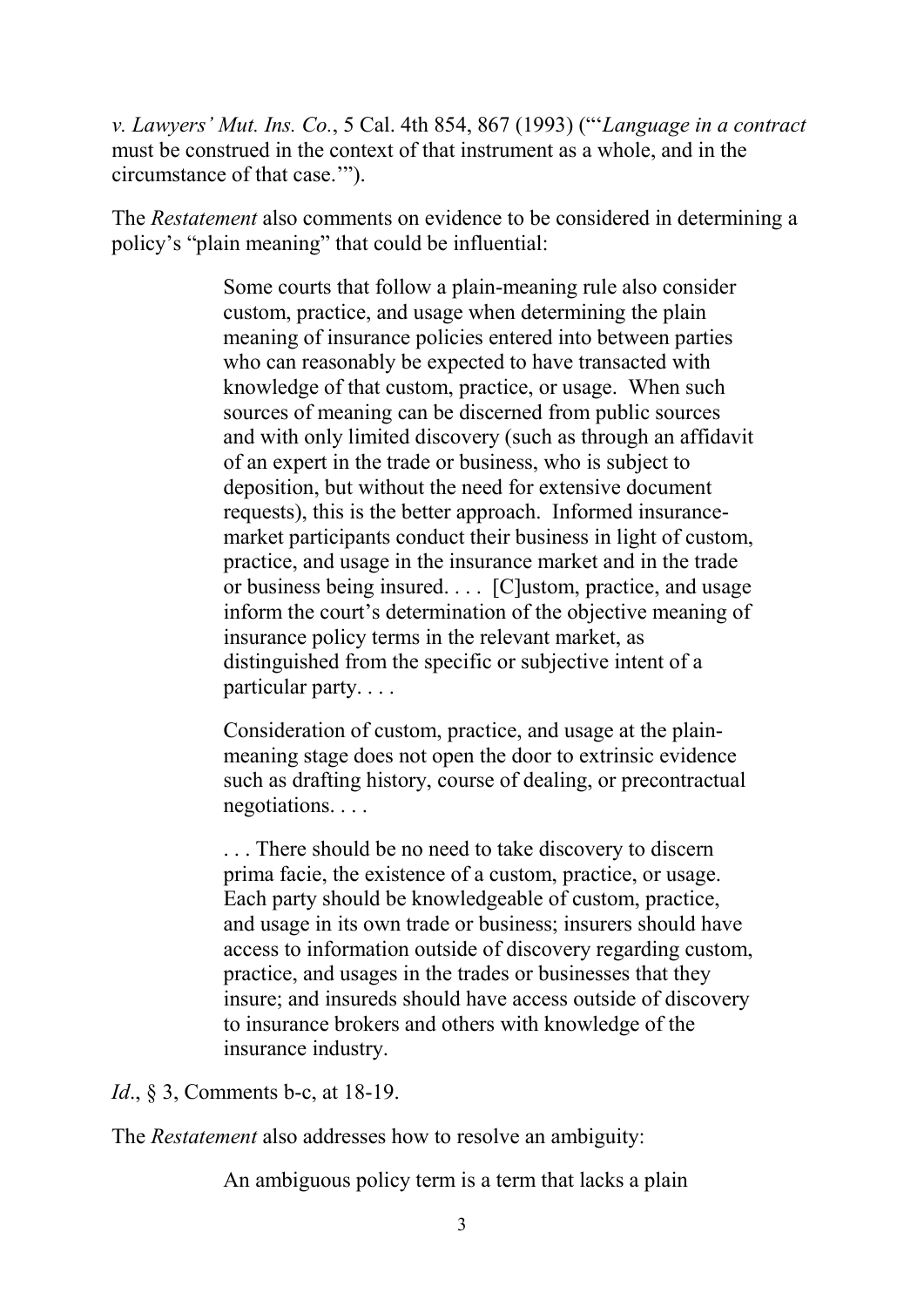meaning in the context of the claim at issue, *i.e.*, a term that has at least two interpretations to which the language of the term is reasonably susceptible when applied to the facts of the claim in question . . . . This definition follows the traditional insurance-law approach pursuant to which the competing interpretations need not be equally reasonable for a term to be ambiguous. All that is required is that the language of the policy be reasonably susceptible to the coverage-promoting interpretation urged by the insured.

*Id*., § 3, Comment f, at 21. *See id.*, § 4, Comment a, at 33 ("All that is required is that the language of the policy be reasonably susceptible to the coveragepromoting interpretation urged by the insured.").

In this regard, the *Restatement*'s approach is quite similar to California's. *See MacKinnon v. Truck Ins. Exch.*, 31 Cal. 4th 635, 655 (2003) ("even if [an insurer's] interpretation is considered reasonable, it would still not prevail, for in order to do so it would have to establish that its interpretation is the *only* reasonable one"); *Ticketmaster, LLC v. Illinois Union Ins. Co.*, 524 F. App'x 329, 331-32 (9th Cir. 2013) (fee exclusion does not apply to class action lawsuit regarding false representations regarding delivery fees and order-processing charges because insurer "failed to satisfy its burden of showing that . . . its interpretation of [the exclusion] is the *only* reasonable one").

In assessing ambiguity, the *Restatement* allows consideration of the ease with which alternative language could have been drafted:

> In determining the meaning of an ambiguous term, it is appropriate to consider the difficulty of redrafting the insurance policy to more plainly express the meaning urged by the drafting party, ordinarily the insurer, taking into account that some residual risk of ambiguity is to be expected. The easier it would be for the drafter to state that meaning more plainly, the more likely it is that the other party's proposed meaning is the meaning that a reasonable policyholder would give to the term. This approach creates an incentive for insurers to draft insurance policy terms that provide clear guidance regarding the scope of the risks insured under their policies.

*Id.*, § 4, Comment k, at 40.

The *Restatement* also recognizes that ambiguity may be construed against an insurer even if the language was suggested by the insured: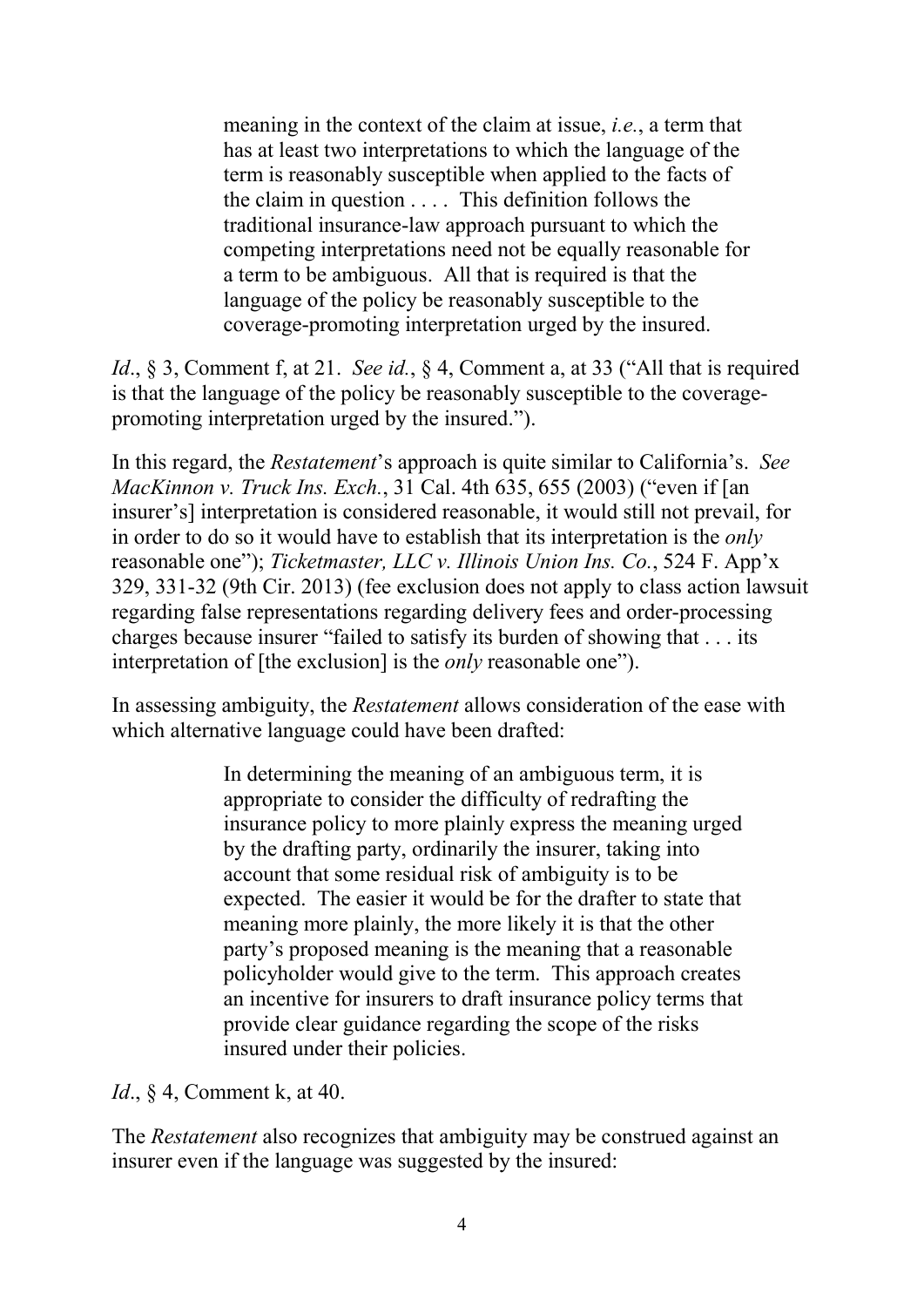[T]he fact that a policyholder requested that one insurer use a standard-form term taken from an insurance policy drafted by another insurer should not as a matter of course result in the application of the *contra proferentem* rule against the policyholder in the event of a dispute regarding the meaning of that term. . . . If a policyholder requests an insurer to use a standard-form term that the insurer does not ordinarily use, the parties can choose to apply the ordinary contract-law *contra proferentem* rule to that term, pursuant to which the term would be interpreted against the policyholder. To avoid dispute, the parties' intention to adopt such a different interpretive rule for a standard-form term selected by the policyholder should be incorporated in the endorsement to the insurance policy or in another writing clearly assented to by the parties. In no event should the *contra proferentem* rule by applied against an insured unless the policyholder in fact drafted or supplied the term.

*Id.*, § 4, Illustration 3.1, at 41-42. This, too, is consistent with California law. *See AIU Ins. Co. v. Superior Court*, 51 Cal. 3d 807, 823 n.4 (1990) ("The insurers have submitted evidence . . . that [the insured] individually negotiated the policies in question. This evidence does not, however, shed light on the meaning to be ascribed to the coverage provisions at issue here. These provisions . . . are adopted verbatim from standard form policies used throughout the country. For this reason, even if the policies were 'negotiated' in a broad sense, this fact has little bearing on construction of the specific policy language in question here.").

#### <span id="page-6-0"></span>**2. Broker/Agent Representations Regarding Coverage**

Section 6 of the *Restatement* states:

A party to an insurance policy who makes a promise or representation that can reasonably be expected to induce detrimental reliance by another party to the policy is estopped from denying the promise or representation if the other party does in fact reasonably and detrimentally rely on that promise or representation.

*Id*., § 6, at 62. The *Restatement* explains:

In general, it is reasonable for a policyholder or applicant for insurance to rely on the representations of the insurer's agent with respect to the meaning and significance of questions in the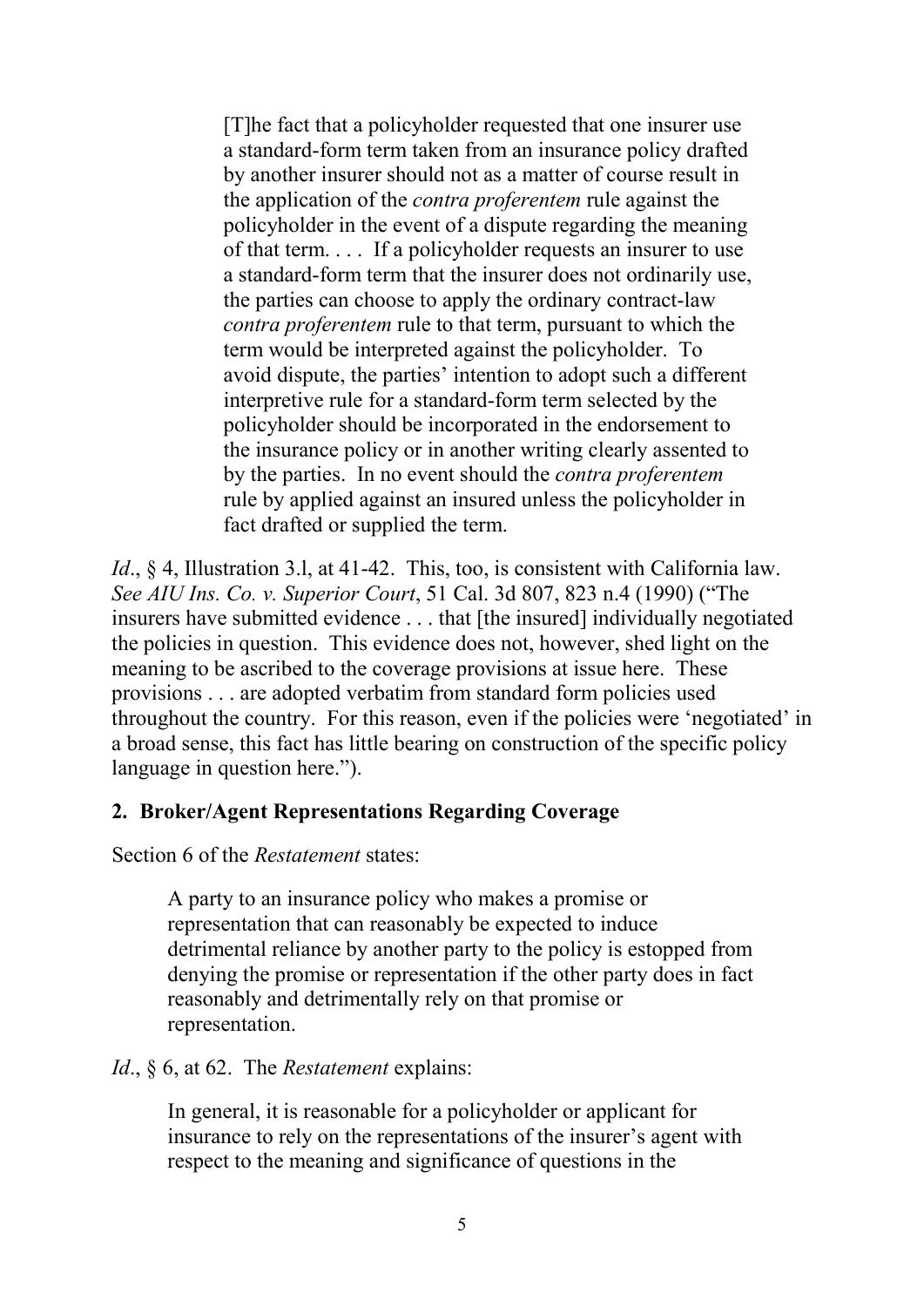insurance application or renewal process, as well as to what will and will not be covered by the policy. Thus, even if the promise or representation of an insurer's agent contradicts the clear language of the policy, it will generally be reasonable for the policyholder to rely on that promise or representation.

# *Id.*, § 6, Comment c, at 63.

California law is in accord. *See Desai v. Farmers Ins. Exch*., 47 Cal. App. 4th 1110, 1119 (1996) (insurance agent represented to insured that he was receiving the level of coverage requested, only for the insured to later discover that he did not receive such coverage; "[a]n insurance agent has an 'obligation to use reasonable care, diligence, and judgment in procuring insurance requested by an insured'"); *Papersavers, Inc. v. Nacsa*, 51 Cal. App. 4th 1090 (1996) (summary judgment against insured on duty issue reversed when there was evidence the agent suggested a "replacement cost coverage" endorsement and negligently explained the endorsement was sufficient to replace all lost or damaged property regardless of policy limits).

# <span id="page-7-0"></span>**3. An Insurer's Receipt of Confidential Information**

There has been considerable debate about what information is to be shared with an insurer that has reserved its rights to deny. California has addressed this issue, at least in part, in Civil Code section 2860. Section 2860 provides that when an insurer has a duty to defend and reserves rights that create a conflict of interest between it and its insured, then the insured has the right to be represented by independent counsel paid for by the insurer. Cal. Civ. Code § 2860(a). In that circumstance, the insured and its independent counsel have a duty "to disclose to the insurer all information concerning the action except privileged materials relevant to coverage disputes . . . . Any information disclosed by the insured or by independent counsel is not a waiver of the privilege as to any other party." *Id*., § 2860(d).

However, section 2860 applies, by its terms, only when an insurer has a duty to defend and only when an insurer is honoring that duty. Therefore, if an insured or its counsel discloses privileged information or attorney work product to a non-defending insurer (including an excess insurer or an insurer whose policy obligates it to pay defense costs, but has not actually undertaken the defense of an insured), there is a risk of privilege waiver. *See*, *e.g.*, *Continental Cas. Co. v. St. Paul Surplus Lines Ins. Co*., 265 F.R.D. 510, 525 (E.D. Cal. 2010) ("[T]he attorney-client privilege has never been extended to cover communications among an insured, defense counsel, and an insurer that is not defending its insured without reservation, let alone an insurer that is not defending its insured at all."); *Durkin v. Shields (In re Imperial Corp. of Am.)*, 167 F.R.D. 447, 452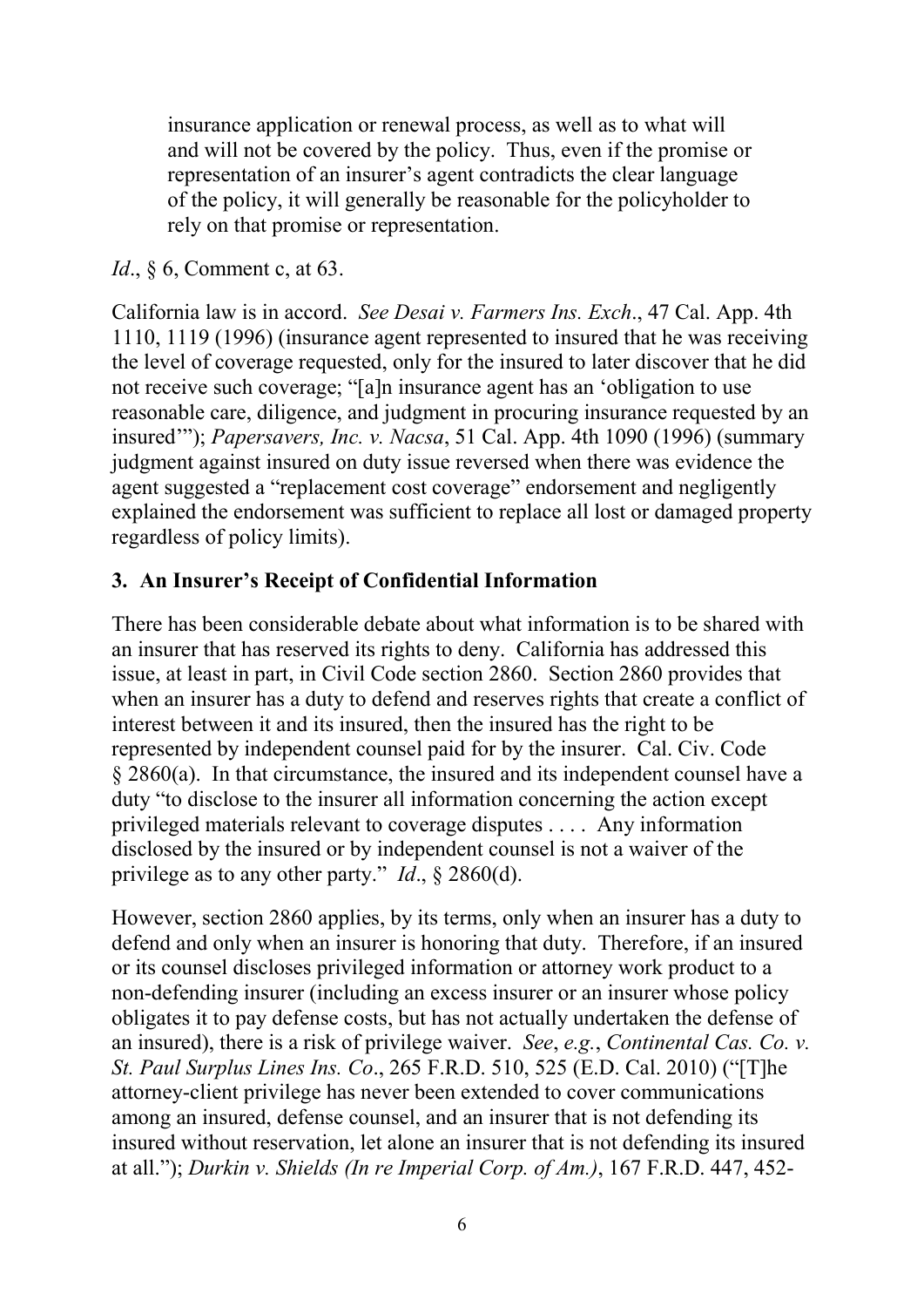53 (S.D. Cal. 1995) (underlying plaintiffs entitled to discover litigation assessments provided by insured's counsel to its directors and officers liability insurer when letters were written for purposes of apprising insurer of case status, insurer did not have a duty to defend and did not defend the insured, and the insured did not share a common legal representation with the insurer).

The *Restatement* takes a somewhat different view. It recognizes that

[a]n insurer does not have the right to receive any information of the insured that is protected by attorney-client privilege, workproduct immunity, or a defense lawyer's duty of confidentiality under rules of professional conduct, if that information could be used to benefit the insurer at the expense of the insured.

*Restatement*, § 11, at 109. It states that this protection also applies "when the insured or the insurer provides the information to an intermediary such as a broker or claims administrator." *Id*., § 11, Comment a, at 109.

However, the *Restatement* goes on to state:

An insurer that is not providing a defense should also be regarded as an agent of the insured for purposes of receiving confidential information related to the legal action, because the insurer may subsequently be called upon to pay a settlement or a judgment on behalf of the insured or, in some cases, even to take over the defense on behalf of the insured. A non-defending insurer should also come within the scope of the common-interest rule, pursuant to which disclosure of privileged information by parties within a common interest is protected as against third persons, with the caveat that some authorities require that both parties be represented by counsel with respect to the matter.

*Id.*, § 11, Comment b. It also provides "A note of caution," warning: The rule stated in this Section is not universally followed. *Id*., § 11, Illustrations 2.b, at 110.

The *Restatement* also notes that even when formalities such as the express appointment of the insurer as the insured's communication agent for purposes of managing the dispute or as the insured's co-client under a common interest arrangement are observed, "there may be some risk that disclosure will waive a privilege or immunity, and that risk is greater when an insurer has not unequivocally accepted coverage for the claim." *Id.*

Like California Civil Code section 2860, the *Restatement* notes that "the insurer's right to defend does not include the right to receive confidential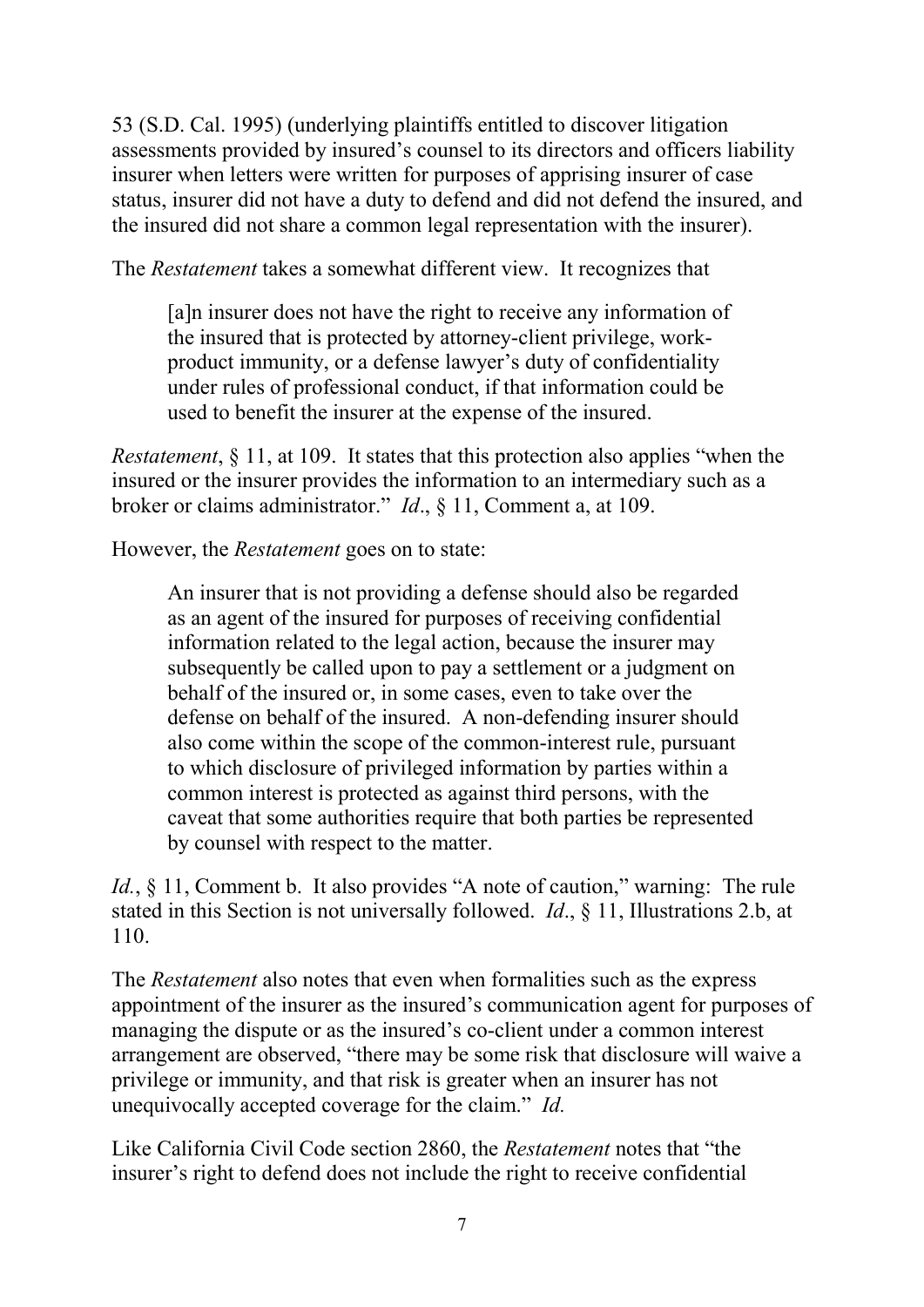information from the defense lawyer that could harm the insured with regard to a matter that is in dispute, or potentially in dispute, between the insurer and insured." *Id.*, § 11, Comment d. *See also id.*, § 14, Comment e ("Because of the potential for uninsured risks, there are circumstances in which confidential information of the insured could be used to benefit the insurer at the expense of the insured—for example, confidential information that would assist the insurer to avoid coverage for a legal action. In such circumstances, . . . the insurer does not have the right to receive that confidential information from defense counsel, notwithstanding that such information may be relevant to the defense or settlement of the claim.").

# <span id="page-9-0"></span>**4. Reserving Rights**

The *Restatement* recognizes that an insurer may reserve its right to dispute coverage*. See id*., § 15. However, like California and many jurisdictions, it requires specificity in the reservation:

Notice to the insured of a ground for contesting coverage must include a written explanation of the ground, including the specific insurance policy terms and facts upon which the potential ground for contesting coverage is based, in language that is understandable by a reasonable person in the position of the insured.

*Id*., § 15(3), at 142. *See* 10 Cal. Code Regs. § 2695.7(b)(1) ("Where an insurer denies or rejects a first party claim, in whole or in part, it shall do so in writing and shall provide to the claimant a statement listing all bases for such rejection or denial and the factual and legal bases for each reason given for such rejection or denial which is then within the insurer's knowledge.").

The *Restatement* also conforms to the law in most jurisdictions, including California, that "An insurer that undertakes to provide a defense without providing timely notice to the insured of any ground of any kind for contesting coverage of which it knows or should know loses the opportunity to contest coverage on that basis." *Restatement*, § 15, Comment b, at 144.

The *Restatement* is in accord with California law in recognizing that an insurer must undertake its insured's defense in a timely manner, even if it has not finished its coverage investigation:

If circumstances require an insurer to begin defending a legal action before it has a reasonable time to conclude its investigation, the insurer may preserve the right to contest coverage by providing the insured with a general notice that the insurer is not yet able to make a determination about whether the action is covered. Thereafter, the insurer must timely provide the specific notice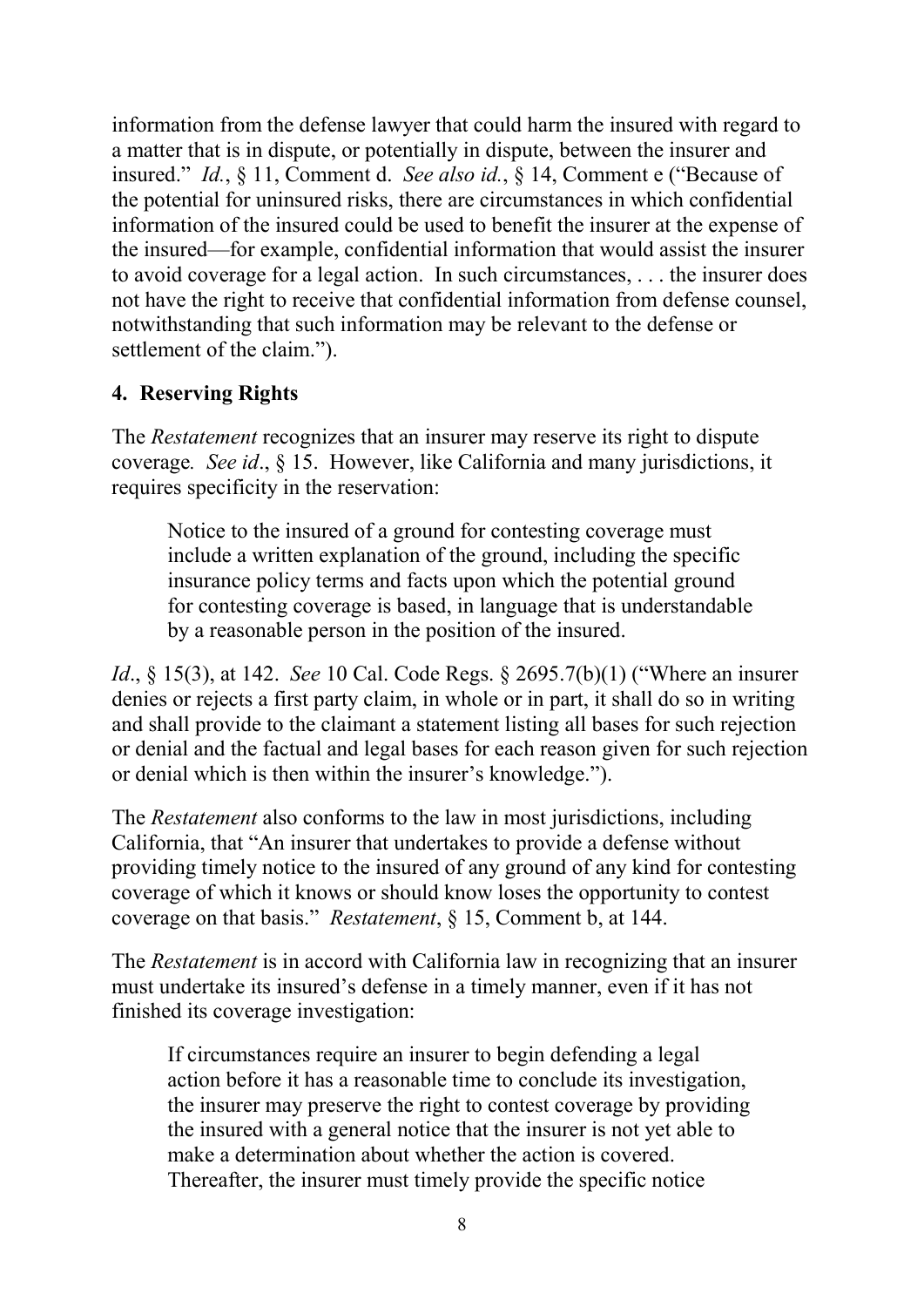required by this Section in order to avoid losing a potential ground for contesting coverage.

*Id*., § 15, Comment d, at 144-45. *See*, *e.g.*, *Truck Ins. Exch. v. Superior Court*, 51 Cal. App. 4th 985, 993-94 (1996) (recognizing that an insurer must acknowledge coverage, unqualifiedly assuming its duty to defend; acknowledge coverage while assuming its duty to defend under a reservation of rights; or deny coverage, while refusing to defend).

The *Restatement* also contemplates that if an insurer needs more time to determine what rights it wishes to reserve, it should undertake the defense of its insured subject to a temporary, and generic, reservation of rights:

When an insurer reasonably cannot complete its investigation before undertaking the defense of a legal action, the insurer may temporarily reserve its right to contest coverage for the action by providing to the insured an initial, general notice of reservation of rights, in language that is understandable by a reasonable person in the position of the insured, but to preserve that reservation of rights the insurer must pursue that investigation with reasonable diligence and must provide the detailed notice stated in subsection (3) within a reasonable time.

*Id.*, § 15(4), at 143.

# <span id="page-10-0"></span>**5. When Multiple Insurers Have a Duty to Defend and Indemnify**

California long has recognized that if at least some part of injury or damage may have occurred in a policy period, an insurer must pay "all sums" that the insured is legally obligated to pay. As a Court of Appeal wrote, "Although each policy is triggered only by the occurrence of injury during the policy period, once a policy is triggered, the policy obligates the insurer to pay 'all sums' for which the policyholder becomes liable. There is nothing in the policies limiting the scope of coverage to that portion of a continuous injury that developed during the policy period." *Armstrong World Indus., Inc. v. Aetna Cas. & Sur. Co*., 45 Cal. App. 4th 1, 54-55 (1996).

Indeed, according to the California Supreme Court:

[The duty to indemnify] is triggered if specified harm is caused by an included occurrence, so long as at least some such harm results within the policy period. . . . It extends to all specified harm caused by an included occurrence, even if some such harm results beyond the policy period. In other words, if specified harm is caused by an included occurrence and results, at least in part,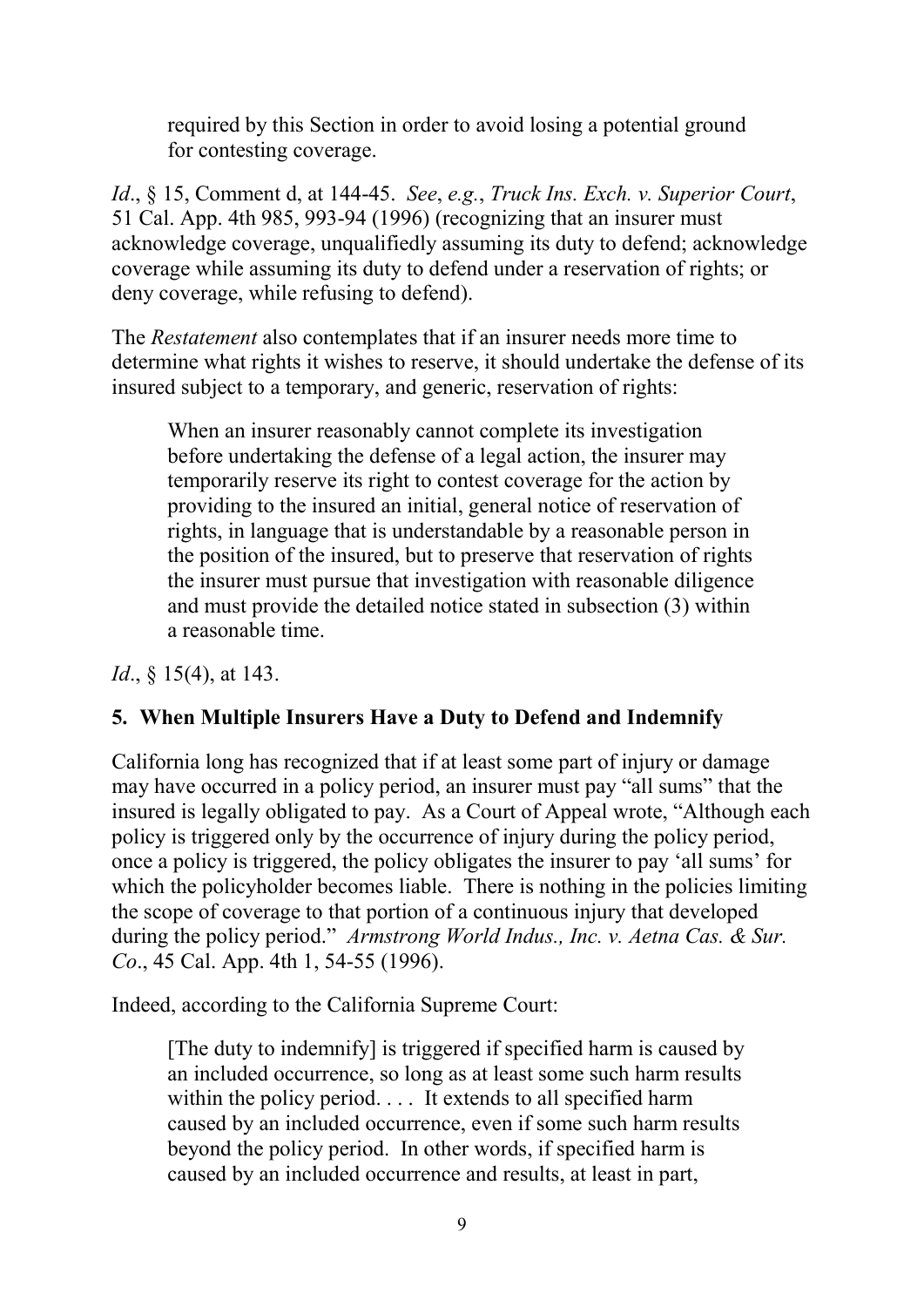within the policy period, it perdures to all points of time at which some such harm results thereafter.

*Aerojet-Gen. Corp. v. Transport Indem. Co*., 17 Cal. 4th 38, 56-57 (1997).

California courts also recognize that insured has the right to choose which insurer it would like to assume responsibility for its defense or indemnity. In fact, under California law, the insured is not obligated to prorate its coverage over multiple years or to deal with multiple insurers in obtaining a defense or indemnity. Instead, "a policyholder may obtain full indemnification and defense from one insurer, leaving the targeted insurer to seek contribution from other insurers covering the same loss." *Armstrong*, 45 Cal. App. 4th at 52. Thus, an insured has great flexibility in determining which policy or policies to select for defense and indemnity.

The *Restatement* likewise states that the insured may pick an insurer to respond:

When more than one insurer has the duty to defend a legal action brought against an insured:

(1) The insured may select any of these insurers to provide a defense of the action;

(2) If that insurer refuses to defend or otherwise breaches the duty to defend, the insured may select any of the other insurers that has a duty to defend the action; and

(3) The selected insurer must provide a full defense until the duty to defend is terminated . . . or until another insurer assumes the defense . . . .

*Restatement*, § 20, at 174-75. It recognizes that "An insurer that incurs defense costs has a right of contribution or indemnity for those costs against any other insurer whose duty to defend is in the same position or earlier in the order of priority." *Id*., § 20(4)(b), at 175. It also recognizes that "Any nonselected insurer has the obligation to pay its pro rata share of the reasonable costs of defense of the action and the noncollectible shares of other insurers." *Id*., § 20(5)(b), at 174. In so stating, the *Restatement* notes that this "precise articulation of these rules may be an innovation, but the rules are consistent with the spirit of all of the well-reasoned cases and with the holdings of most cases." *Id.*, § 20, Comment a, at 176.

However, the *Restatement* differs from California law with respect to an insurer's duty to indemnify. It rejects the notion that an insurer must pay "all sums" up to its policy limits if any portion of damage or injury takes place in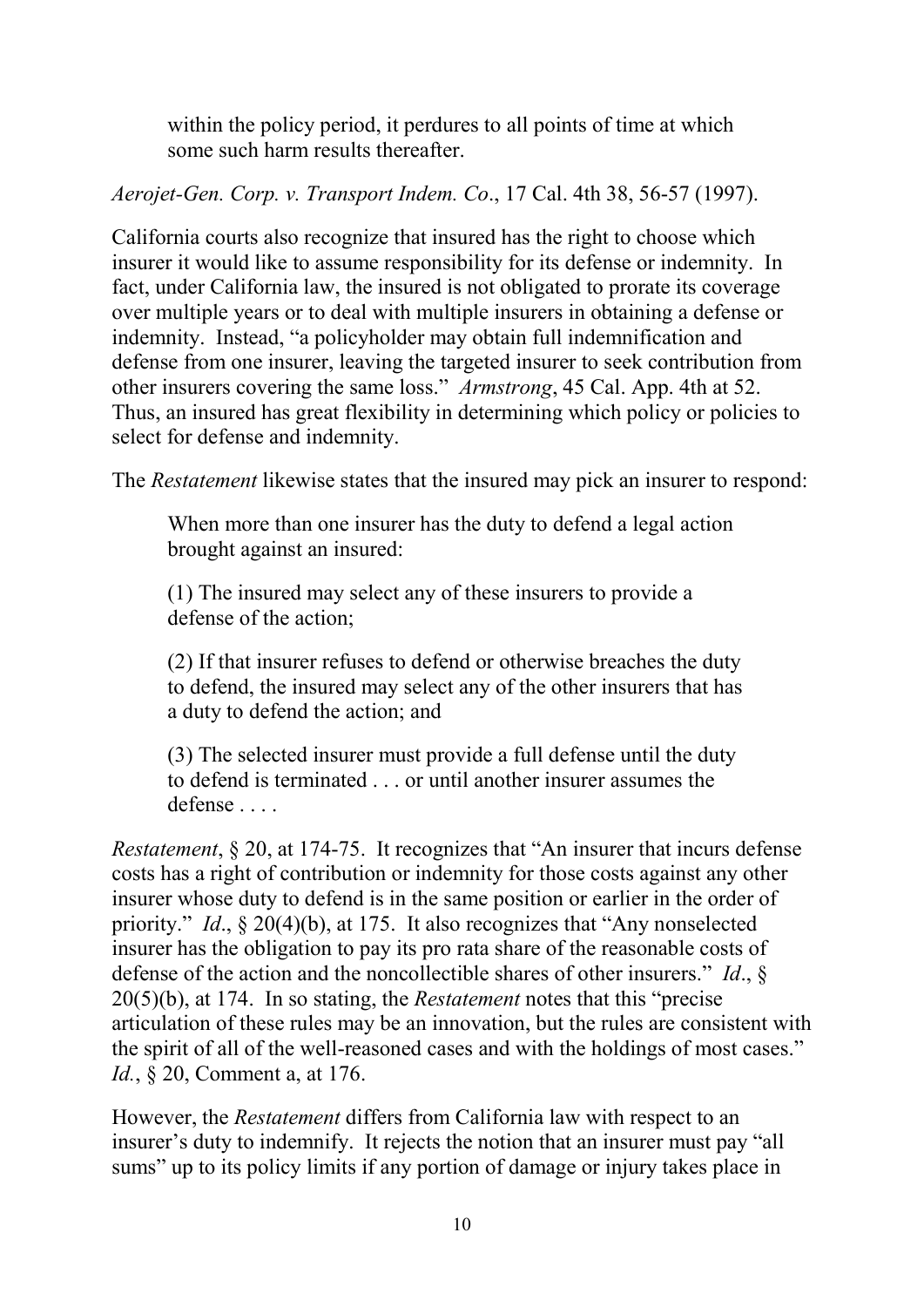the policy. Instead, it instructs:

For purposes of determining the share allocated to an occurrencebased liability insurance policy that is triggered by harm during the policy period, the amount of the judgment or settlement is allocated equally across years, beginning with the first year in which the harm occurred and ending with the last year in which the harm would trigger an occurrence-based liability insurance policy; and . . . .

For liability claims involving divisible harm, courts generally will attempt to allocate among the policy periods according to the actual injury or harm that occurred during the policy period even if the total harm occurred over a long period of time.

*Id*., § 41(a) & Comment b, at 354-55. The *Restatement* offers this explanation:

Although the all-sums approach has been adopted by a significant number of courts and many courts have not yet taken a position, a clear majority of the jurisdictions that have addressed the question have adopted the pro rata approach. Among the courts that have adopted a pro rata rule, there is a split of authority regarding whether to allocate losses to years in which the policyholder could not have purchased insurance. Some courts that have adopted the pro rata approach allocate all uninsured years to the insured without regard to the reason for the lack of insurance in a given year, while other courts follow the "unavailability rule" and allocate losses to uninsured years only if liability insurance covering the risks in question was available during those years. . . .

This Restatement follows the pro rata by years default rule for allocation in the case of long-tail harms, because that approach is the most consistent, simplest, and fairest solution to this problem. It is consistent because it provides the same result for every triggered year. It is simple because it requires very little information to determine the pro rata percentage to be applied, and it presents the fewest complications regarding exhaustion, deductibles, and settlement. It is fair because all triggered years, including the years in which the insured did not purchase insurance, share equally in the indivisible losses.

*Id.*, § 41, Comments c & d, at 357.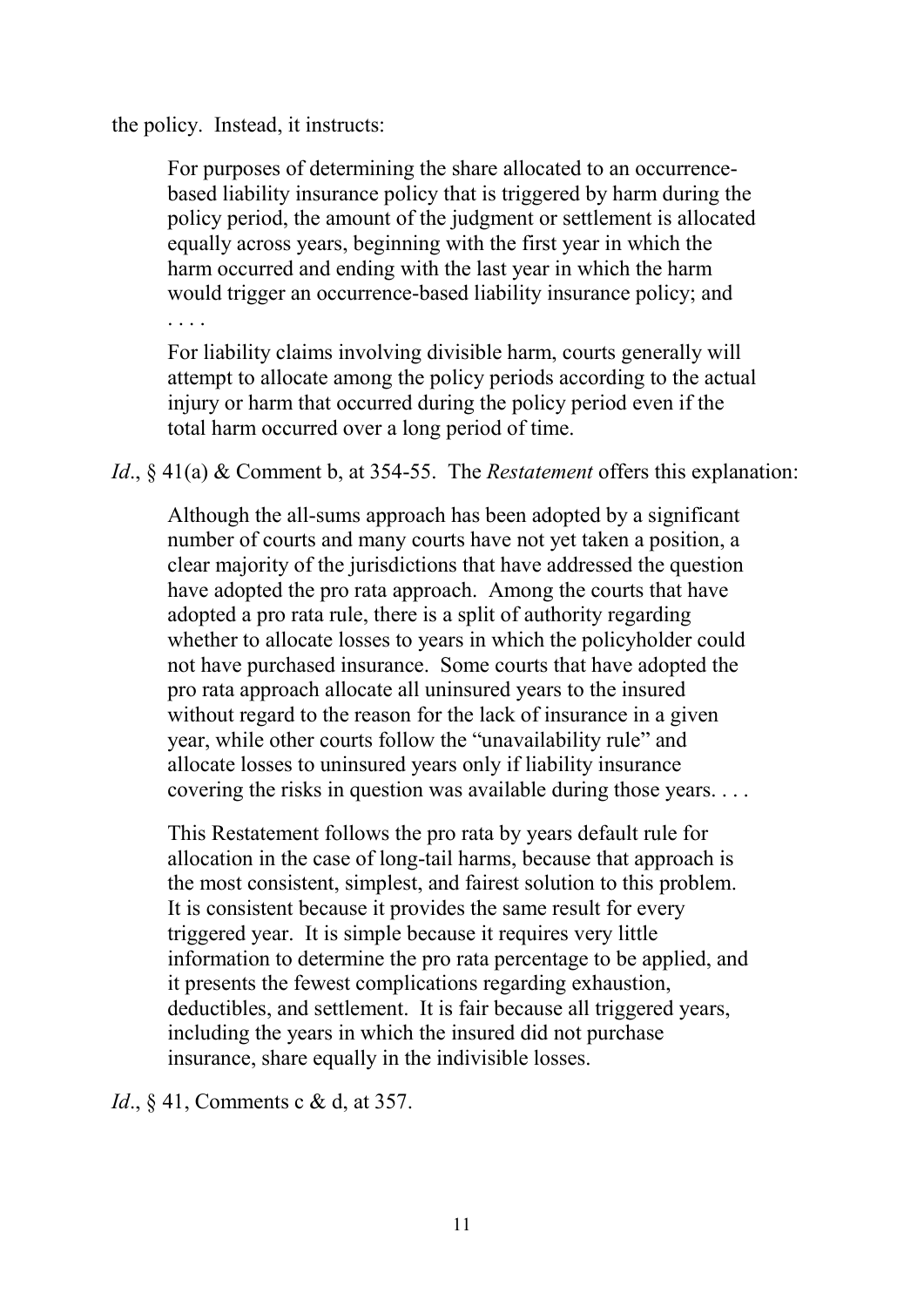# <span id="page-13-0"></span>**6. Duty to Defend Versus Duty to Indemnity Policies**

Insurers long have argued that while a duty to defend is triggered by a mere potential for coverage, when a policy obligates an insurer only to pay defense costs, it need not pay unless the underlying claim or suit actually is covered.

There is a split in authorities on this subject. However, at least some courts applying California and New York law have found that the duty to pay is judged by the same standards applicable to the duty to defend. *See*, *e.g*., *Gon v. First State Ins. Co*., 871 F.2d 863, 868 (9th Cir. 1989) (the insurer "must pay legal expenses as they are incurred, because an insured becomes legally obligated to pay legal expenses as soon as the services are rendered"); *Commercial Capital Bancorp., Inc. v. St. Paul Mercury Ins. Co*., 419 F. Supp. 2d 1173, 1180-81 (S.D. Cal. 2006) (default rule requires insurer to make contemporaneous payment of defense costs incurred by insured) (California law); *Federal Ins. Co. v. Sammons Fin. Grp., Inc*., 595 F. Supp. 2d 962, 976 (S.D. Iowa 2009) ("state courts generally have viewed an insurer's duty to advance defense costs as an obligation congruent to the insurer's duty to defend") (citing *Acacia Research Corp. v. Nat'l Union Fire Ins. Co.*, 2008 WL 4179206, at \*11 (C.D. Cal. Feb. 8, 2008)); *Federal Ins. Co. v. Kozlowski*, 18 A.D. 3d 33, 40 (N.Y. App. Div. 2005) ("The duty to defend arises whenever the underlying complaint alleges facts that fall within the scope of coverage. 'The same allegations that trigger a duty to defend trigger an obligation to pay defense costs.' . . . The ultimate validity of the underlying complaint's allegations is irrelevant.")

The *Restatement* echoes the view of these courts that the duty to pay defense costs is subject to the same standards governing the duty to defend:

(2) When a defense-cost-indemnification policy obligates an insurer to pay the costs of defense on an ongoing basis:

> (a) The scope of the insurer's defense-cost obligation is determined using the rules governing the duty to defend . . . ;

(b) To preserve the right to contest coverage for a legal action, the insurer must follow the reservation-of-rights procedure . . . ;

(c) An insurer that breaches this defense-cost obligation loses the right to associate in the defense of the action ... and the right to exercise any control in the settlement of the action.

*Restatement*, § 22, at 192. The *Restatement*'s reasoning is straightforward: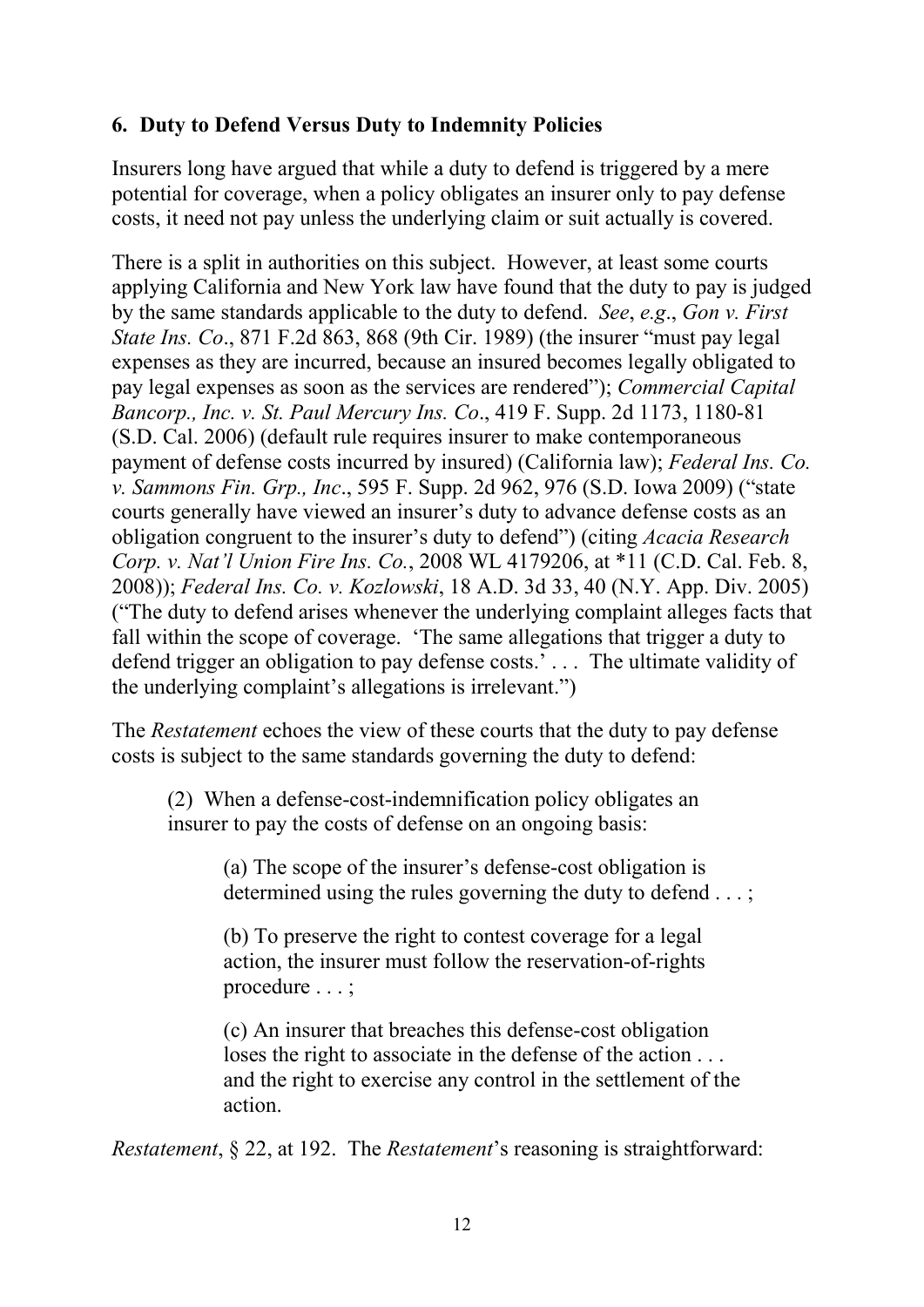Most courts that have considered the issues addressed in this Section treat defense-cost-indemnification policies the same as duty-to-defend policies, as long as the defense-costindemnification policies obligate the insurer to pay the defense costs on an ongoing basis. By contracting to pay defense costs on an ongoing basis, an insurer promises to provide the policyholder access to a timely, insurer-funded defense. This promise implicates the same access-to-justice justifications that undergird the duty-to-defend rules incorporated by reference in this Section. Accordingly, the insurer has an obligation to pay all of the costs of the defense, including costs that are incurred solely to defend components of the legal action that are not covered . . . .

*Id.*, § 22, Comment a, at 193.

#### <span id="page-14-0"></span>**7. An Insurer's Right to Associate in the Defense of an Insured**

When an insurer is not actually defending its insured, whether that is because there is a conflict of interest entitling the insured to control its own defense, its policy is not a duty-to-defend policy, or the policy is an excess policy, the question arises as to what role an insurer can play in its defense. Most insurance policies do authorize an insurer to "associate" in its insured's defense. Case law and certain statutes also give the insurer to associate in its insured's defense. *See*, *e.g*., Cal. Civ. Code § 2860(f) ("where the insured selects independent counsel . . . , both the counsel provided by the insurer and independent counsel selected by the insured shall be allowed to participate in all aspects of the litigation." As the *Restatement* explains, "The right to associate is not the right to direct the defense of the action. It is the right to be heard in the course of the defense and to obtain information reasonably necessary to be heard." *Id.*, § 23, Comment a, at 198.

The *Restatement* states the proposed rule as follows:

(1) When an insurer has the right to associate in the defense of a legal action, that right includes, unless otherwise stated in the insurance policy:

> (a) The right to receive from defense counsel and the insured, upon request, information that is reasonably necessary to assess the insured's potential liability and to determine whether the defense is being conducted in a manner that is commensurate with that potential liability, with the exception of information protected by attorneyclient privilege, work-product immunity, or a defense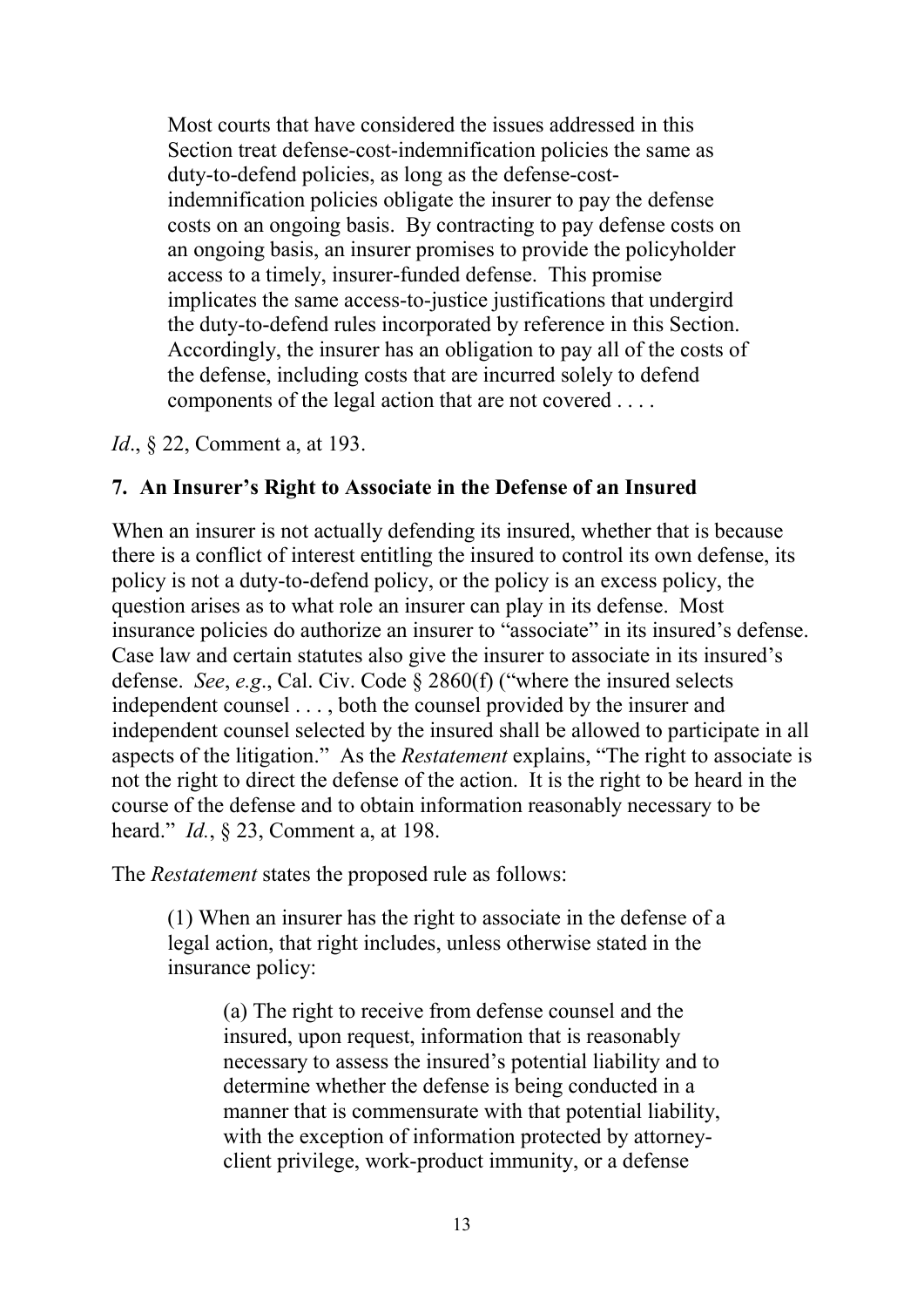lawyer's duty to confidentiality under rules of professional conduct, if that information could be used to benefit the insurer at the expense of the insured.

#### *Id.*, § 23(1), at 198.

The *Restatement* also recognizes that the level of "association that an insurer may have depends upon its level of engagement." *Id.*, § 23, Comment c, at 199. "It would not be efficient to require insureds to consult to the same degree with all insurers in all cases. A one-size-fits-all rule would lead to excessive consultations in some situations and insufficient consultations in others." *Id.*

Perhaps even more importantly, the *Restatement* cautions that "an insurer with the right to associate does not have the right to certain confidential information." *Id.*, § 23, Comment d, at 199. This is consistent with the restrictions on insurer access to confidential information discussed above. Furthermore, the *Restatement* notes, "there is a risk in sharing information in a jurisdiction in which courts have not previously agreed" with the position that "information shared with an insurer pursuant to a right to associate should be subject to the same level of protection from third parties as information shared with an insurer exercising the right to defend." *Id.*, § 23, Comment e, at 199.

There is, however, one question that frequently arises: what happens if an insurer unreasonably refuses to settle a lawsuit against its insured and, thereafter, there is a judgment against an insured that includes a punitive damages award? Courts that have addressed this issue have tended to hold that the insurer is not obligated to pay a punitive damage award. *See Restatement*, § 27, Comment e ("Although most courts have not addressed this issue, the very few state courts that have addressed it have resolved the tension in favor of the public policy against insurance for punitive damages, typically in divided judgments with strong dissents indicating that there is considerable uncertainty regarding the direction insurance law should take."); *PPG Indus., Inc. v. Transamerica Ins. Co*., 20 Cal. 4th 310, 319 (1999) ("an insured may not shift to its insurance company, and ultimately to the public, the payment of punitive damages awarded in the third party lawsuit against the insured as a result of the insured's intentional, morally blameworthy behavior against the third party"); *but see id*. at 322-23 (dissent, Mosk) ("[T]he insurer is liable to its insured for damages to compensate for *all* the detriment that it proximately caused by its tortious breach of its duty to settle . . . . [O]therwise, for the wrong the insured suffered at its insurer's hands, there would not be a remedy, or at least not a complete remedy.").

The *Restatement* endorses a different approach: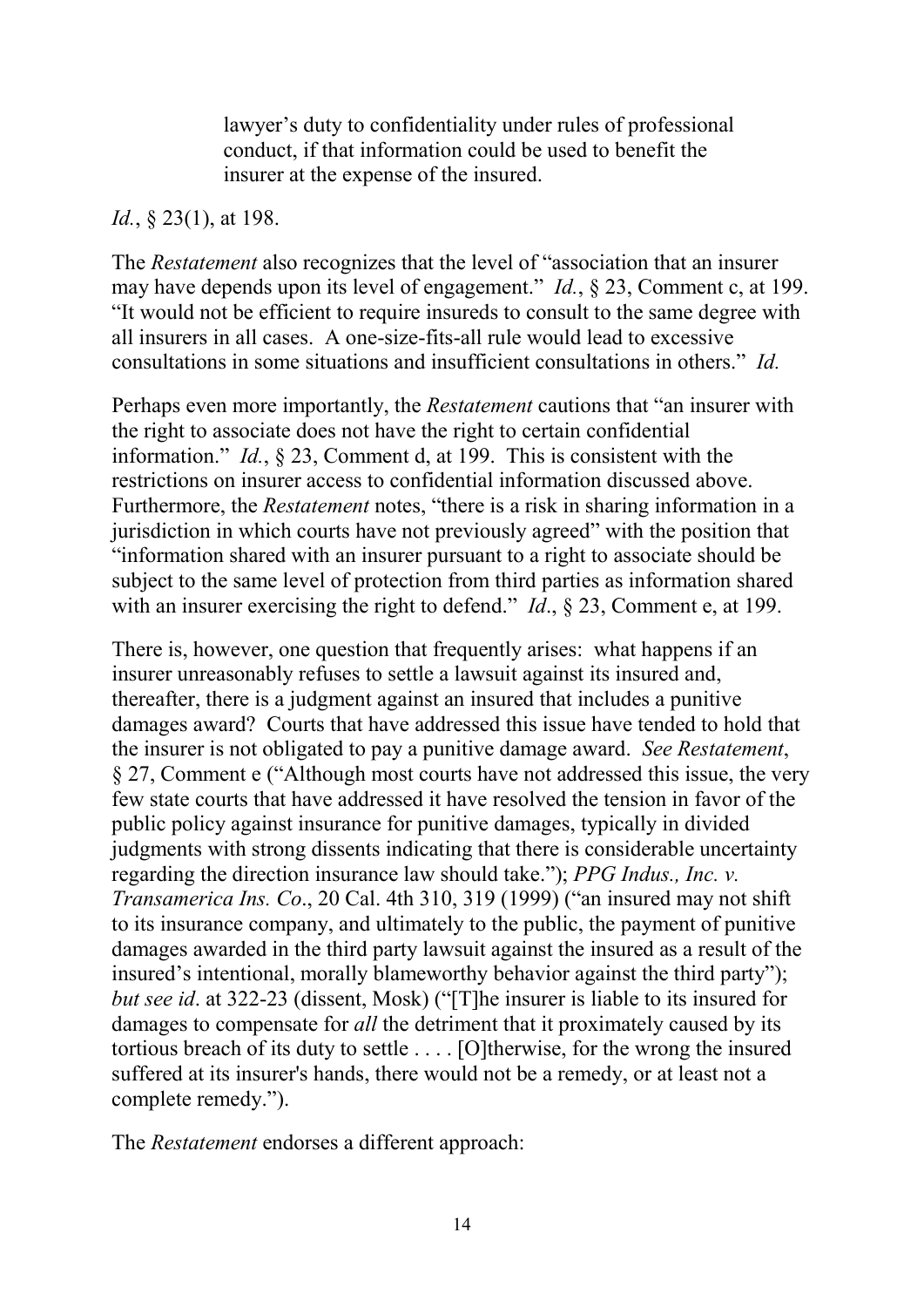If a liability insurer's unreasonable failure to settle a legal action against the policyholder results in a compensatory-damages award in excess of the policy limits and a punitive-damages award against the policyholder in that action, the amount of that punitivedamages award is included in the consequential damages owed for breach of the insurer's duty. This rule is unproblematic in most jurisdictions, because a punitive-damages award is a foreseeable consequence of the insurer's breach and the majority rule permits insurance for punitive damages.

*Id.*, § 27, Comment e, at 255.

#### <span id="page-16-0"></span>**8. An Insurer's Duty to Settle**

The *Restatement* also addresses an insurer's duty to settle and the consequences of a failure to effect a reasonable settlement. Most jurisdictions long have held that an insurer is obligated to effect a settlement of a suit against its insured when such a settlement is reasonable, is within policy limits, and avoids the potential liability the insured otherwise might face. "[T]he implied obligation of good faith and fair dealing requires the insurer to settle in an appropriate case although the express terms of the policy do not impose such a duty." *Communale v. Traders & Gen. Ins. Co*., 50 Cal. 2d 654, 659 (1958). "The duty to settle is implied in law to protect the insured from exposure to liability in excess of coverage as a result of the insurer's gamble—on which only the insured might lose." *Murphy v. Allstate Ins. Co*., 17 Cal. 3d 937, 941 (1976).

Most courts also hold that if an insurer does not accept a reasonable settlement offer within its policy limits, and the judgment exceeds those limits, then "the insurer risks liability for the entire judgment and any other damages incurred by the insured. Moreover, the insurer may not consider the issue of coverage in determining whether the settlement is reasonable." *Blue Ridge Ins. Co. v. Jacobsen*, 25 Cal. 4th 489, 502 (2001).

The *Restatement* adopts these notions:

If an insurer breaches the duty to make a reasonable settlement decision under § 24 by unreasonably refusing to contribute its limit to an above-limits settlement of a covered legal action, the insured (or another insurer acting on the insured's behalf) may make a reasonable, non-collusive settlement with the claimant, notwithstanding any term in the insurance policy requiring the insurer's consent to, or approval of, the settlement of a covered claim and without regarding to whether the insurer is defending under a reservation of rights.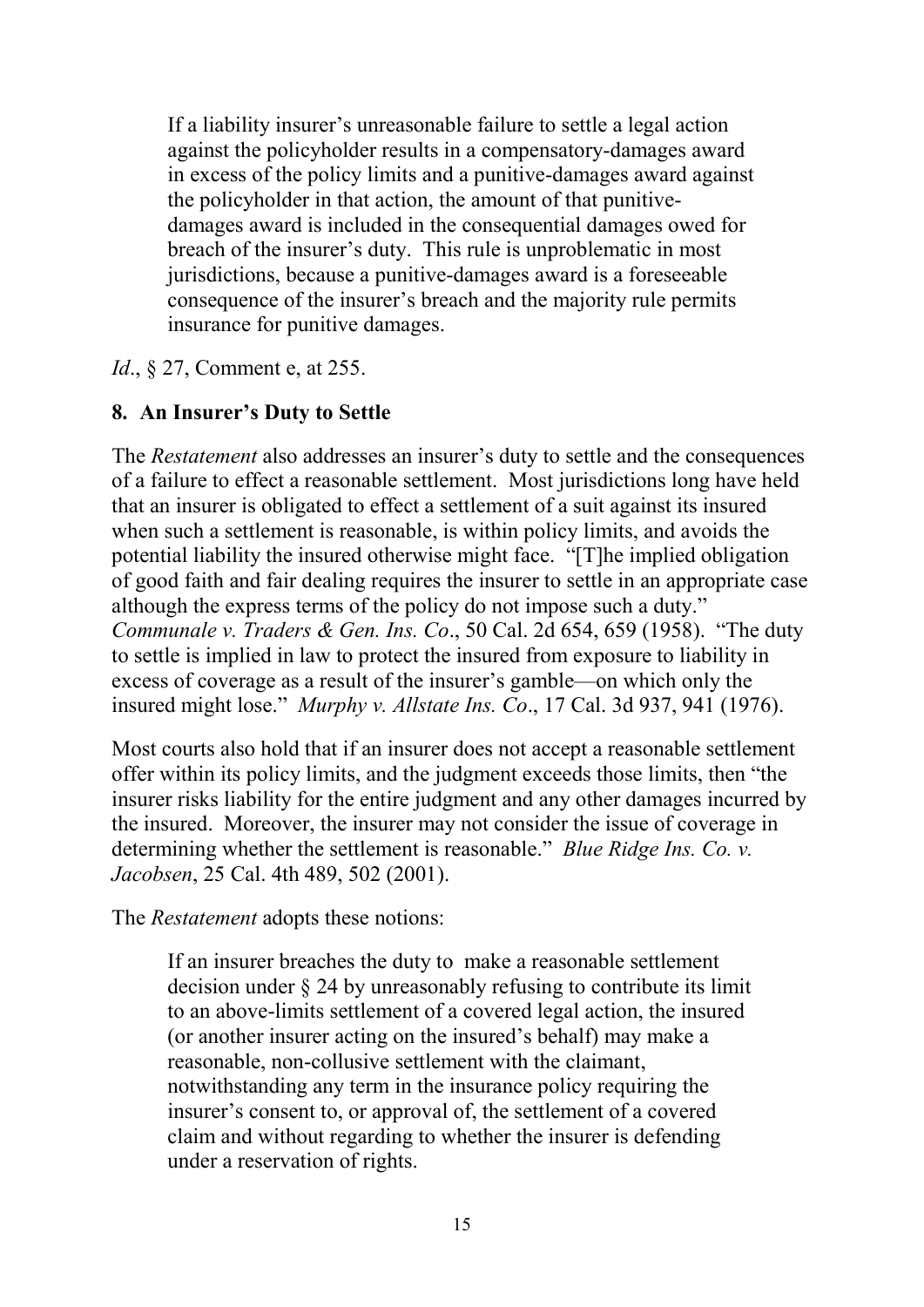*Restatement*, § 27, Comment 6, at 249.

# <span id="page-17-0"></span>**9. Insurance for Liabilities Involving Intentional Conduct and Aggravated Fault**

Insurers typically dispute whether they must pay for claims and lawsuits against their insureds alleging that the insured acted intentionally or in a circumstance of aggravated fault. The *Restatement* adopts a pro-coverage view:

(1) Except as barred by legislation or judicially declared public policy, a term in a liability insurance policy providing coverage for defense costs incurred in connection with any legal action is enforceable, including but not limited to defense costs incurred in connection with: a criminal prosecution; an action seeking fines, penalties, or punitive damages; and an action alleging criminal acts, expected or intentionally caused harm, fraud, or other conduct involving aggravated fault.

(2) Except as barred by legislation or judicially declared public policy, a term in a liability insurance policy providing coverage for civil liability arising out of aggravated fault is enforceable, including civil liability for: criminal acts, expected or intentionally caused harm, fraud, or other conduct involving aggravated fault.

*Id*., § 45, at 392.

This view is largely consistent with the law of any jurisdictions, including California. *See*, *e.g*., *Downey Venture v LMI Ins. Co*., 66 Cal. App. 4th 478 (1998) (even if insurer cannot indemnify insured for intentional wrongs, it is not excused from its duty to defend); *Dart Indus., Inc. v. Liberty Mut. Ins. Co*., 484 F.2d 1295 (9th Cir. 1973) (insurer obligated to indemnify corporation for libel judgment based on act of its president within the course of his employment even when other corporate officials were consulted or aware of the preparation of the libelous letter because there was no evidence that the policy-making management of the corporation approved, ratified, or had knowledge of the letter or its libel).

The *Restatement* specifically holds that "there are no public-policy-based restrictions on . . . defense coverage under prevailing insurance law" for the cost of defending criminal proceedings or "uninsurable civil actions." *Restatement*, § 45, Comments b & c. The *Restatement* also states: "There is no blanket, public-policy-based objection in insurance law to insuring a civil liability that arises out of a criminal act, even in jurisdictions with public-policy-based restrictions on the insurability of certain kinds of liability." *Id*., § 45, Comment d. And, consistent with California and Ninth Circuit law, the *Restatement*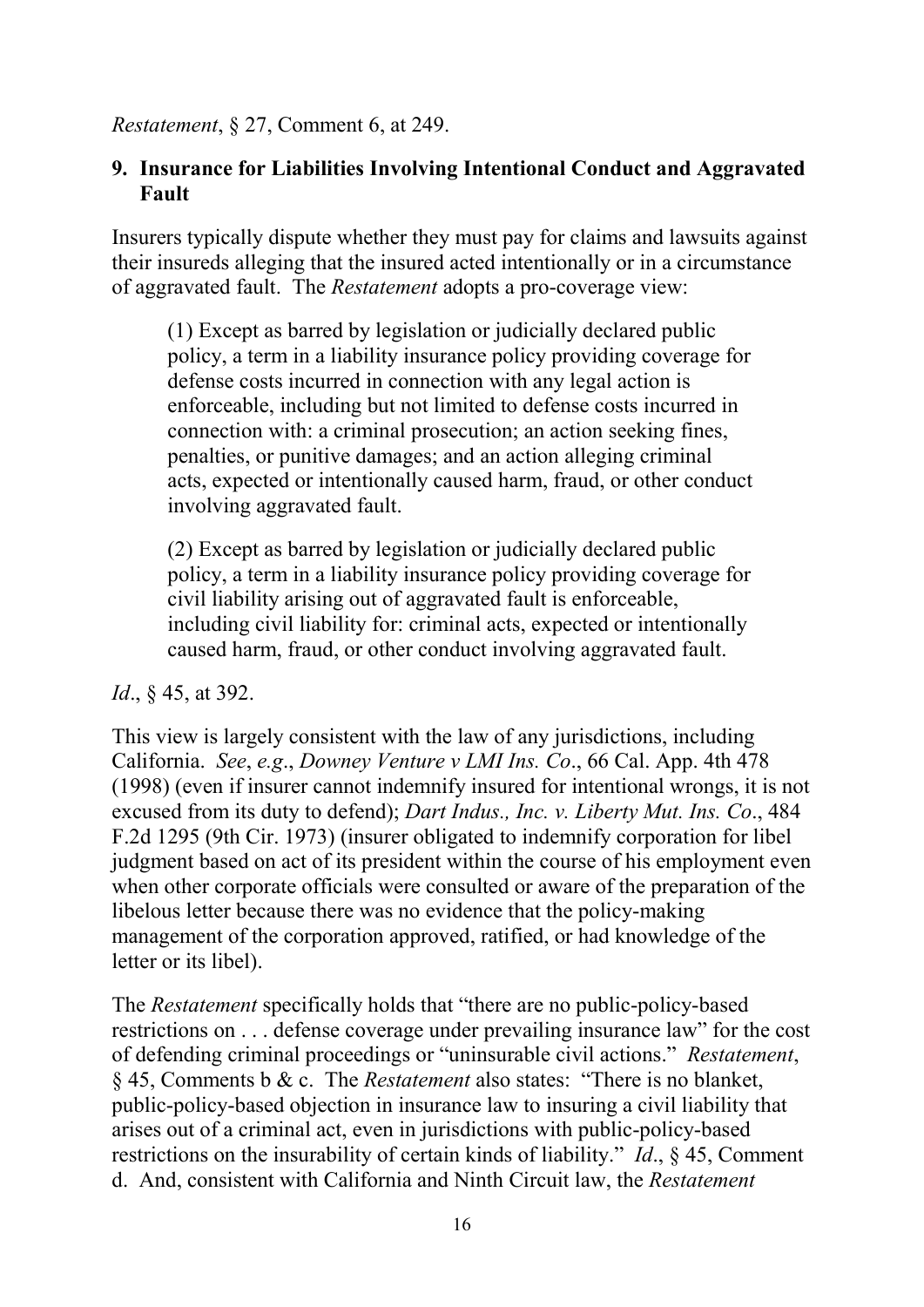holds: "Courts generally permit insurance coverage of liabilities that are assessed vicariously, even in situations in which the liability of the primary actor would be uninsurable in the jurisdiction, for example liability for punitive damages." *Id*., § 45, Comment e.

Finally, the *Restatement* comments with respect to the insurability of liability for punitive damages:

There is a split in the authority regarding the insurable of liability for punitive damages. The courts in the majority of states that have considered the issue have held that liability for punitive damages is insurable, leaving the question of whether a liability insurance policy provides coverage for punitive damages to the interpretation of the insurance policy. Courts in nearly as many states have held that liability insurance for directly assessed punitive damages contravenes the public policy of the state, in some cases as expressed in legislation and in other cases as a matter of judicially declared public policy.

*Id.*, § 45, Comment i, at 395.

# <span id="page-18-0"></span>**10.Recoupment of Defense Costs**

California law recognizes that an insurer may seek reimbursement of defense costs that may be allocated solely to uninsured claims. It states:

An insurer may obtain reimbursement *only* for defense costs that can be allocated *solely* to the claims that are not even potentially covered. To do that, it must carry the burden of proof as to these costs by a preponderance of the evidence. And to do *that*, . . . it must accomplish a task that, 'if ever feasible,' may be 'extremely difficult.' Hence, the insurer will probably pursue the matter only in apparently exceptional cases—for example, where the defense costs the insurer may obtain in reimbursement are clear and substantial *and* where the assets the insured has available for reimbursement are themselves of the same sort.

*Buss v. Superior Court*, 16 Cal. 4th 35, 57-58 (1997).

The *Restatement* rejects this rule, instructing:

Unless otherwise stated in the insurance policy or otherwise agreed to by the insured, an insurer may not seek recoupment of defense costs from the insured, even when it is subsequently determined that the insurer did not have a duty to defend or pay defense costs.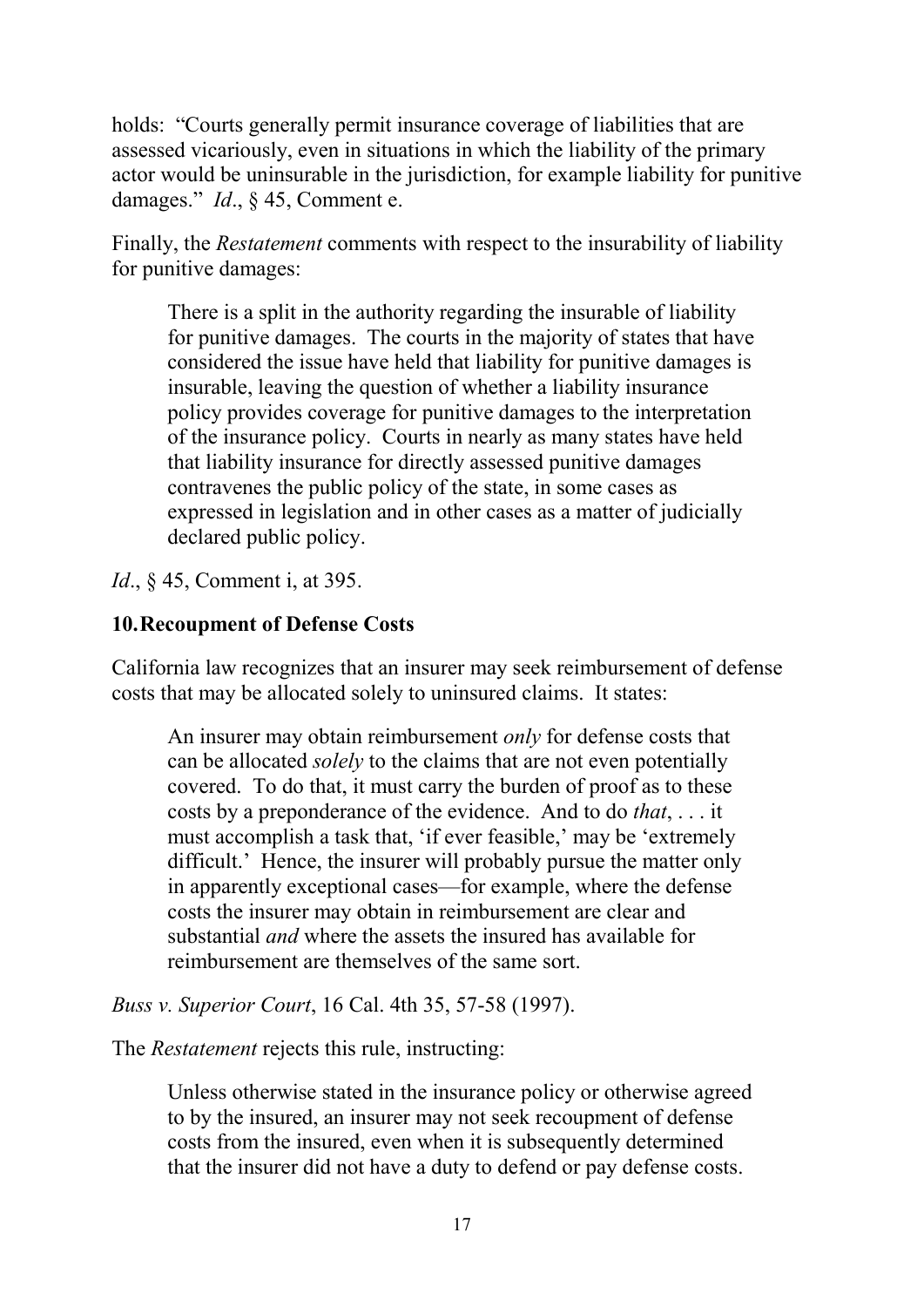*Restatement*, § 21, at 182. It explains its reasoning as follows:

This Section follows the emerging state-court majority rule that the insurer does not have a right of recoupment of defense costs unless this right is stated in the insurance policy or otherwise agreed to by the parties. . . . . State courts that have decided this issue for the first time in more recent years, however, have rejected the insurer's claim to recoupment in the absence of a provision in the policy or other agreement permitting reimbursement. This Section follows this emerging state-court majority rule as the more appropriate one in the context of coverage disputes arising under liability insurance policies.

*Id.*, § 21, Comment a, at 183.

While various D&O policies, and some other policies have express reimbursement/recoupment provisions, most general liability and other forms of liability policies do not. This fact, according to the *Restatement*, should preclude insurers from seeking reimbursement:

[A]n insurer's choice not to insert a recoupment provision in the policy acquires contractual significance. At a minimum, it suggests that the hardship created by the lack of a right of recoupment is not as substantial as might appear in retrospect, when an insurer has defended a specific legal action that it was not obligated to defend. Moreover, recognizing that the insurer is making the choice not to insert a recoupment provision in the policy brings the default rule followed in this Section within the principle disfavoring the use of unjust enrichment when the parties are in a position to address the issues by contract. . . . The issue of the right to recoup the costs of defending a noncovered legal action is a known uncertainty that the insurer can address in the liability insurance contract, as is frequently the case in Directors' and Officers' Liability Insurance policies. In addition, a default norecoupment rule better informs insurance regulators of the coverage that the insurer intends to provide under the policy form, facilitating informed administrative review of insurers' intent to seek recoupment, and, once the form permitting recoupment is approved, better informs insurance purchasers of the more limited defense coverage provided by the policy.

*Id.*, § 21, Comment a, at 184.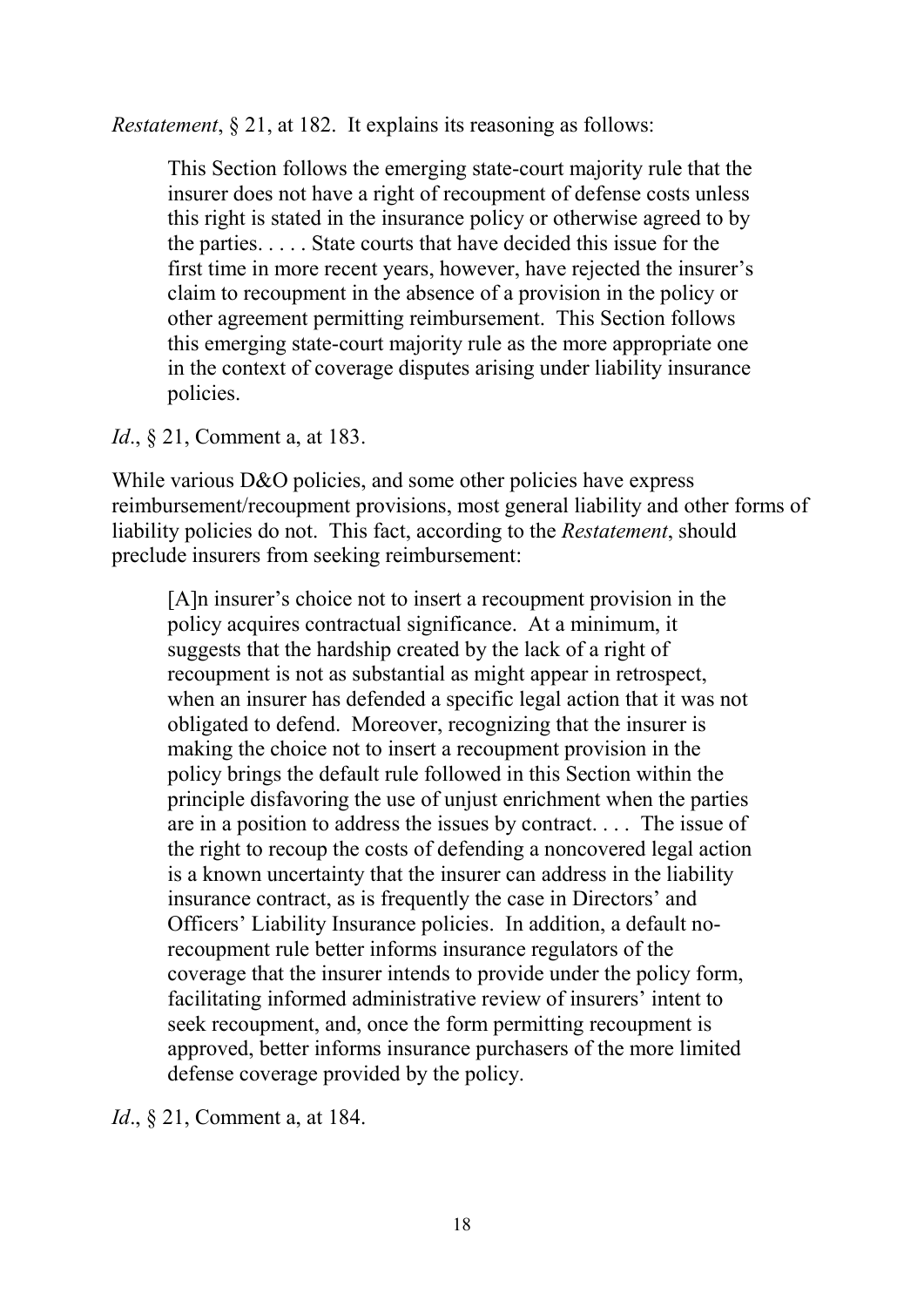# **Conclusion**

The new *Restatement* likely will be the subject of significant discussion and debate, at least in insurance coverage circles and with courts addressing insurance coverage issues. In considering insurance issues, it should not be overlooked, nor its importance underestimated. It likely will be a resource oft consulted, and likely will gain the same respect as other *Restatements* have over the decades.